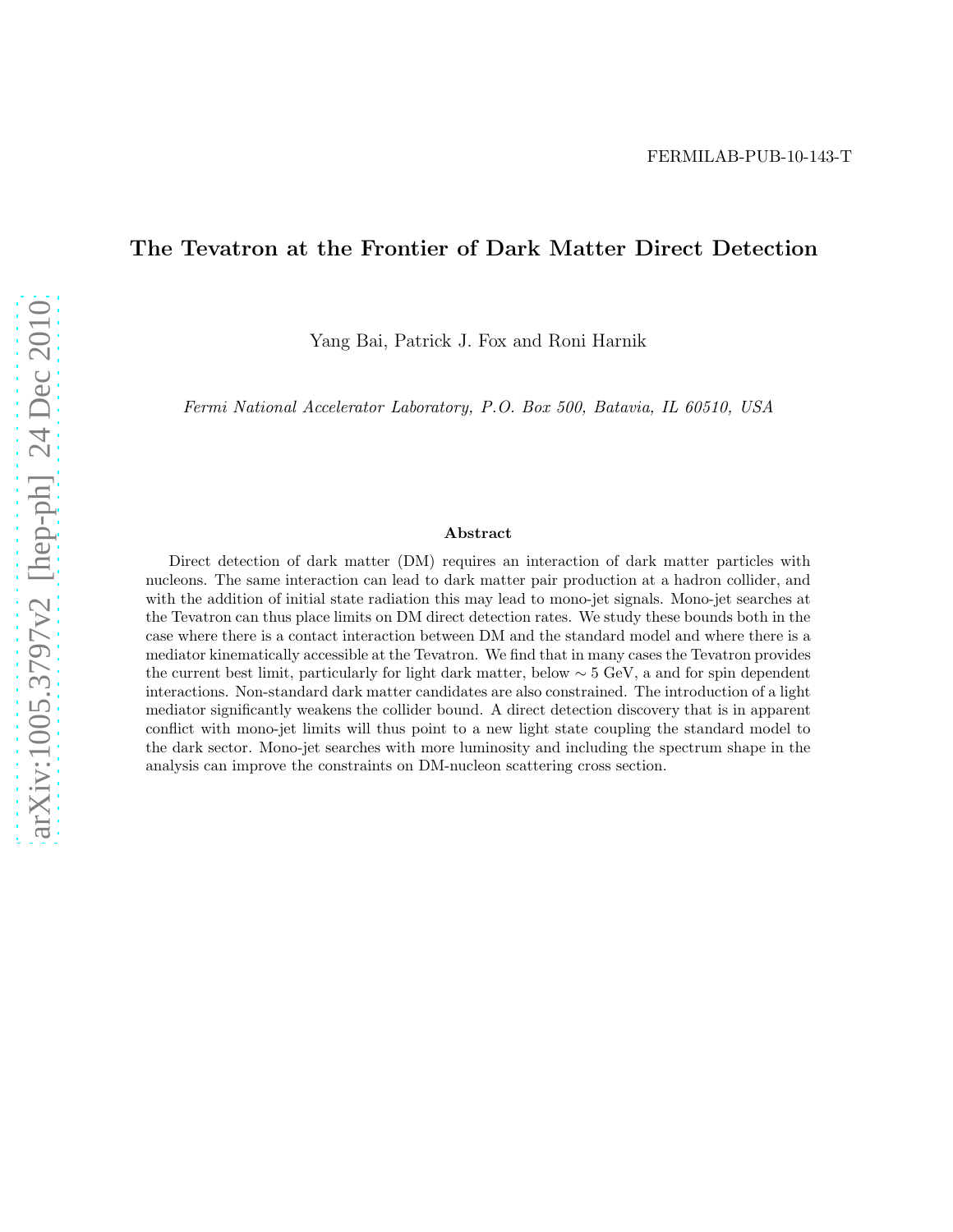## 1 Introduction

From astronomical and cosmological observations it is now clear that  $\sim 25\%$  of the matter-energy content of the universe if made up by dark matter (DM). Although DM has so far only been observed through its gravitational interactions the quest for a more direct observation of DM is taking place simultaneously on many fronts. Indirect searches look for signals of standard model (SM) particle production from DM annihilations in our galaxy, direct searches look for interactions of DM with SM particles in underground detectors and colliders attempt to produce the DM and measure it. We will concentrate here on direct detection and collider searches.

If dark matter is to be observed in direct detection searches it must couple to quarks or gluons  $^1$ . The same couplings lead to direct DM production at hadronic colliders such as the Tevatron, and we wish to investigate the connection between the two types of search. We will do so in a model independent fashion [1]; we will assume that the DM is fermionic and that there is some massive state whose exchange couples DM to quarks. The mediator may be a SM gauge boson, the Higgs or a new particle (if the new particle is very heavy we can describe its effects with an effective contact operator). Although the processes that give direct detection and those that give DM production occur through s- and t-channel exchange of the same mediator, the regimes probed in the two types of experiment are very different. The momentum exchange during a DM-nucleus recoil is ∼ 100 MeV whereas at the Tevatron the typical momentum exchange is  $10 - 100 \text{ GeV}$ . This leads to two interesting regimes to consider when comparing bounds from the two types of experiments: heavy mediators  $M \gtrsim 100 \text{ GeV}$ and light mediators  $M \lesssim 100 \text{ GeV}.$ 

The momentum exchange at direct detection experiments is sufficiently low that for all but the lightest mediators below  $\mathcal{O}(100 \text{ MeV})$ , which we do not consider here, the mediator can effectively be integrated out and the scattering rate in both regimes scales as,

$$
\sigma_{\rm DD} \sim g_\chi^2 g_q^2 \frac{\mu^2}{M^4},\tag{1}
$$

where, for simplicity, we have ignored form factors and possible momentum and velocity dependence in the cross section. Here,  $g_{\chi}$  and  $g_q$  are couplings of the mediator to DM and quarks.  $\mu$  is the reduced mass of the DM-nucleon system.

In contrast the two regimes behave very differently at colliders. Concentrating on direct production of a pair of DM particles and an initial state emission of a jet, we estimate the mono-jet  $+E_T$  partonic

<sup>1</sup>DAMA is an exception as, unlike other experiments, it does not distinguish between nuclear and electron recoils of DM.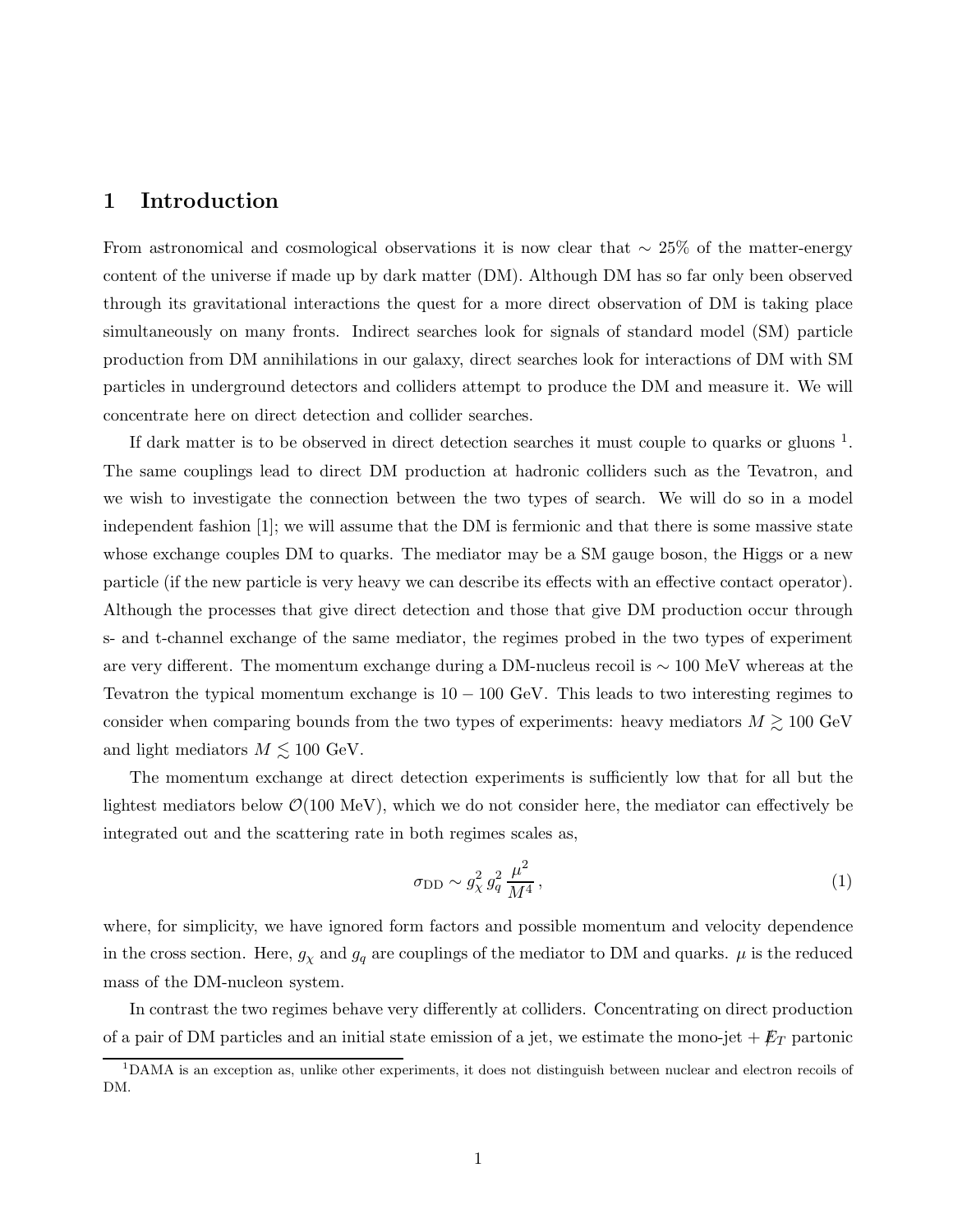production cross section in the two cases to be

$$
\sigma_{1j} \sim \begin{cases} \alpha_s g_X^2 g_q^2 \frac{1}{p_T^2} & M \lesssim p_T, \\ \alpha_s g_X^2 g_q^2 \frac{p_T^2}{M^4} & M \gtrsim p_T, \end{cases}
$$
\n
$$
(2)
$$

where  $\alpha_s$  is the QCD coupling and  $p_T$  is the transverse momentum of the jet, which is typically  $\sim \mathcal{O}(100)$  GeV at the Tevatron<sup>2</sup>. Thus, for the heavy mediator case the (partonic) production cross section at the Tevatron, where  $p_T \sim 100 \text{ GeV}$ , is  $\mathcal{O}(1000)$  times larger than the direct detection cross section for  $\mu \sim 1$  GeV when the DM is heavier than the nucleon mass. The CDF mono-jet search [2] analysed  $\sim 1 \text{ fb}^{-1}$  and saw no significant discrepancy from the SM, thus limiting the DM + mono-jet production cross section to be smaller than ∼ 500 fb. Due to the factor of 1000 mentioned above, this will translate to bounds in the neighborhood of 0.5 fb in direct detection experiments, the exact bound at direct detection experiments will depend upon the details of the parton density functions relating the partonic cross section of (2) to the actual CDF mono-jet bound.

This is to be compared with direct detection current searches. Null results from experiments such as CDMS [3], XENON[4, 5] and others, place strong constraints on the cross section of DM to recoil from a nucleus,  $\sigma \lesssim 10^{-3} - 10^{-4}$  fb for a 10-100 GeV WIMP scattering elastically through a spin independent (SI) interaction. Thus, for this situation it seems that direct detection has greater reach. However, due to the threshold to detect a DM recoil in these experiments there is a DM mass below which these experiments are no longer sensitive, typically this lower bound is  $m<sub>X</sub> \sim 5 - 10$  GeV, there is no such threshold in collider searches.

Furthermore, the DAMA collaboration [6] have observed a signal consistent with DM scattering from NaI which is inconsistent with bounds on a standard WIMP from CDMS and other experiments. This has motivated the introduction of non-standard DM scenarios that can make these seemingly discrepant results consistent. The cross sections necessary to explain DAMA are considerably larger than 10−<sup>3</sup> fb and may allow these scenarios to be probed directly at the Tevatron, due to the increase in cross section described above. Another possibility that has been motivated both by DAMA and the recent CoGeNT [7] excess is that dark matter is light, below about 10 GeV, and is thus transfers small momenta to nuclei giving a signal near threshold. The Tevatron will place a strong bound for dark matter particles below 5 GeV. Finally, spin-dependent (SD) WIMP-nucleus scatterings are not coherent and therefore are not enhanced by an  $A<sup>2</sup>$  factor. Typical bounds on a SD WIMP-proton scatter from direct detection are ∼ 1 fb , and will be severely impacted by the mono-jet bounds presented here.

<sup>&</sup>lt;sup>2</sup>Note that (2) is only qualitative in nature. The limits are correct for mediator masses well above and below the  $p_T$ of the jet.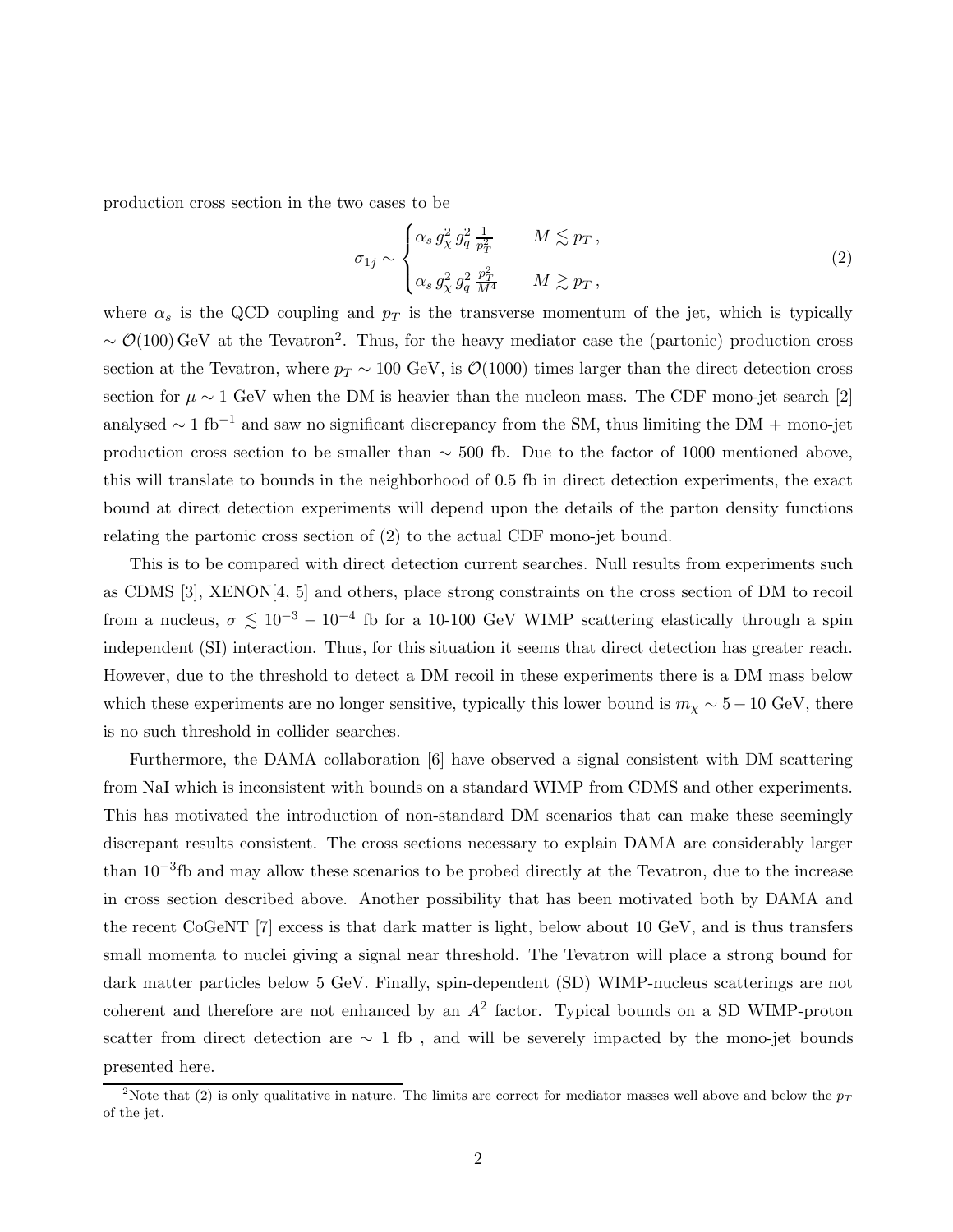We will begin our discussion with a model independent operator analysis, corresponding to very heavy mediation particles (such as a heavy  $Z'$  or squarks). In Section 2 we will introduce some representative four fermion operators supressed by a cutoff scale. We will then place limits on the strengths of these operators from the Tevatron mono-jet search. In Section 3 we will translate the Tevatron bounds to limits on direct detection cross section for different dark matter scenarios. In Section 4 we move on to introduce lighter mediators that are kinematically accesible at the Tevatron and find that these can either slightly enhance or severely weaken the Tevatron bounds. In Section 5 we will discuss possible enhancements to the Tevatron dark matter search using the mono-jet  $p_T$ spectrum, and conclude.

# 2 Operators and mono-jets

Throughout this paper, we will assume a dark matter particle,  $\chi$ , as a Dirac fermion. The operators we will study are,

$$
\mathcal{O}_1 = \frac{i g_X g_q}{q^2 - M^2} (\bar{q}q) (\bar{\chi} \chi) ,
$$
  
\n
$$
\mathcal{O}_2 = \frac{i g_X g_q}{q^2 - M^2} (\bar{q} \gamma_\mu q) (\bar{\chi} \gamma^\mu \chi) ,
$$
  
\n
$$
\mathcal{O}_3 = \frac{i g_X g_q}{q^2 - M^2} (\bar{q} \gamma_\mu \gamma_5 q) (\bar{\chi} \gamma^\mu \gamma_5 \chi) ,
$$
  
\n
$$
\mathcal{O}_4 = \frac{i g_X g_q}{q^2 - M^2} (\bar{q} \gamma_5 q) (\bar{\chi} \gamma_5 \chi) ,
$$
\n(3)

Here we take  $q = u, d, s$  and turn on each operator one at a time (but results for a flavor universal operator will be easy to deduce).  $q^2$  is the exchanged momentum and the suppression scale M is related to the mass of the particle whose exchange generates the four fermion operator.

This is a representative set of operators that will generate a variety of dark matter scattering scenarios. Majorana dark matter will yield similar result (though for a Majorana spinor there are no vector interactions). Initially we will assume that the mediator is heavy and integrate it out, but in Section 4 we will discuss the effect of a light mediator. There are two additional operators  $\bar{\chi} \sigma^{\mu\nu} \chi F_{\mu\nu}$ and  $H^{\dagger}H\bar{\chi}\chi$  appearing up to the dimension six level. While they are less constrained at the Tevatron, we leave their study and the study of operators involving the three heavy quark flavors to future work<sup>3</sup> .

Operator  $\mathcal{O}_1$  leads to spin-independent coupling between the DM and a nucleus and can be thought of as arising from exchange of a scalar of mass  $M$ ,  $\mathcal{O}_2$  is similar but occurs through vector exchange.

<sup>&</sup>lt;sup>3</sup>There is also considerable uncertainty in the heavy quark content of the nucleons for several of the operators under discussion [8].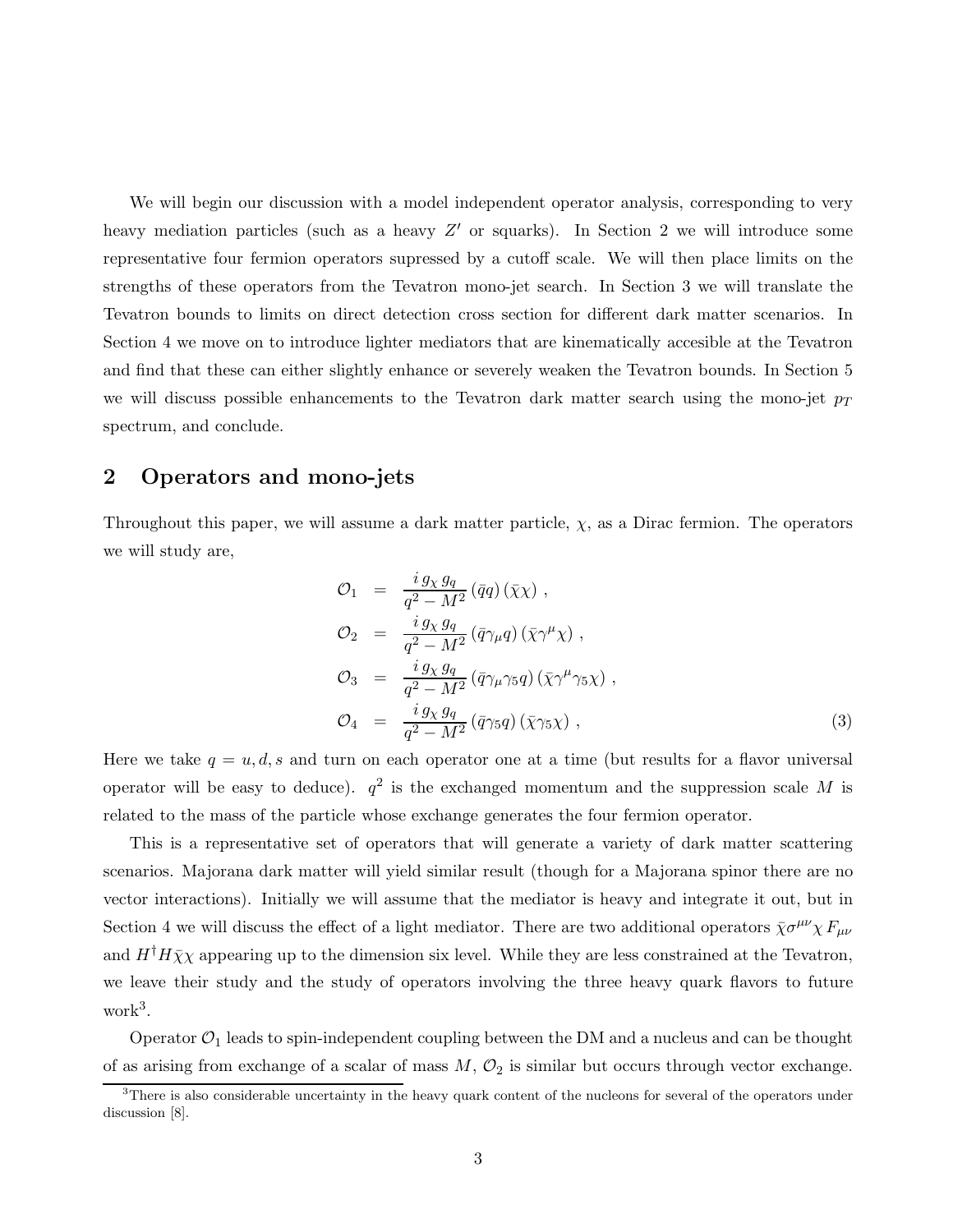

Figure 1: The constraints on the cutoffs of different operators from the CDF mono-jet search data at 90% C.L..

Operator  $\mathcal{O}_3$  is generated through axial-vector exchange and gives a spin-dependent coupling, and  $\mathcal{O}_4$ could arise from exchange of a pseudo-scalar and gives a momentum dependent and spin-dependent DM coupling. Various combinations of these operators may be also generated by mediators charged under the SM such as squarks in supersymmetry.

### 2.1 Tevatron limits

The CDF collaboration has performed a search for one jet events with large missing transverse energy using 1 fb<sup>-1</sup> of data [2]. CDF considered events with a leading jet  $p_T$  and missing transverse energy both greater than 80 GeV. Events with a second jet with a  $p_T < 30$  GeV were included but events with additional jets with transverse energy above 20 GeV were not. The number of observed events was 8449, a slight deficit compared to an expected background of 8663±332. The standard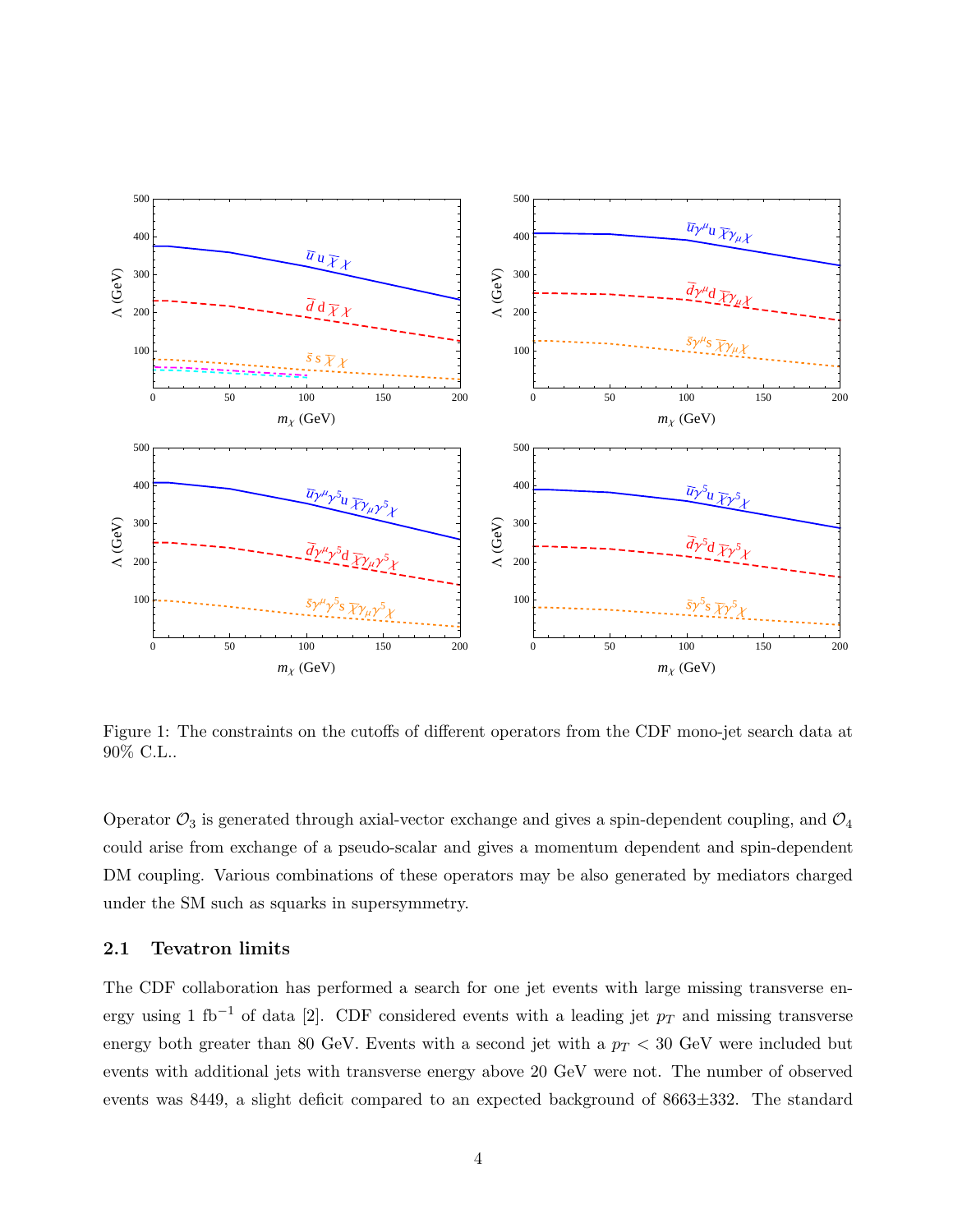model backgrounds are dominated by  $Z+jet$ ,  $W+jet$  with a missed lepton. QCD and "non-collision" background events contribute subdominantly to the background, but due to their high uncertainty they add a significant portion to the uncertainty of the background. The  $p_T$  spectrum observed by CDF compares well with the expected background, however since the background uncertainty was only presented for the total number of events we will only use a simple counting experiment to place bounds. We will elaborate more on the potential of a multi-bin analysis in Section 5.

We have generated signal events for the operators  $\mathcal{O}_{1-4}$  using calcHEP [9] introducing a single operator at a time. We work with leading order parton level events, but have checked that including showering, hadronization and detector effects does not change our results significantly, see Section 5. Only the 80 GeV  $p_T$  cut on the leading jet need be applied since we only generate leading order events and no additional jets are present. We add the signal events to the standard model expectation and require that the total number of signal plus background events do not disagree with the observation at more than the 90% confidence level. This allows us to place limits on the cutoff  $\Lambda \equiv M/\sqrt{g_{\chi}g_q}$ which are shown in Figure 1.

Note that the bounds on the various types of operators are remarkably similar, yet at low energies they will produce radically different direct detection signals. As expected, the Tevatron bounds are rather flat in energy for low dark matter mass, and start becoming weaker above 50 GeV, where kinematics and PDF suppression starts entering. Due to PDF's of different quarks, the up-quark operators always provide the most stringent bound. The constraints on the strange-quark operators are fairly weak, which justifies neglecting of even heavier quark operators. We note that, when the cutoff is close to the dark matter mass, the real constraints are subject to order one changes and we shall investigate this region further in Section 4.

# 3 Direct detection limits

In this section we translate the bound on the strength of the various operators into bounds on direct detection scattering rates. This enables us to plot Tevatron limits in the standard  $\sigma - m_{\chi}$  plane. As we shall see, the Tevatron places competitive direct detection bounds for several interesting scenarios. We will summarize some of the interesting results here before presenting them in greater detail. In general collider bounds will be relatively more powerful in cases where direct detection scattering is suppressed, either by kinematics such as when dark matter is very light such as [10, 11, 12, 13, 14, 15] and the case of inelastic scattering [16], or by other suppressions such as when dark matter scattering is spin dependent or momentum dependent [17, 18]. This is because none of these suppressions will be effective for collisions at high energies.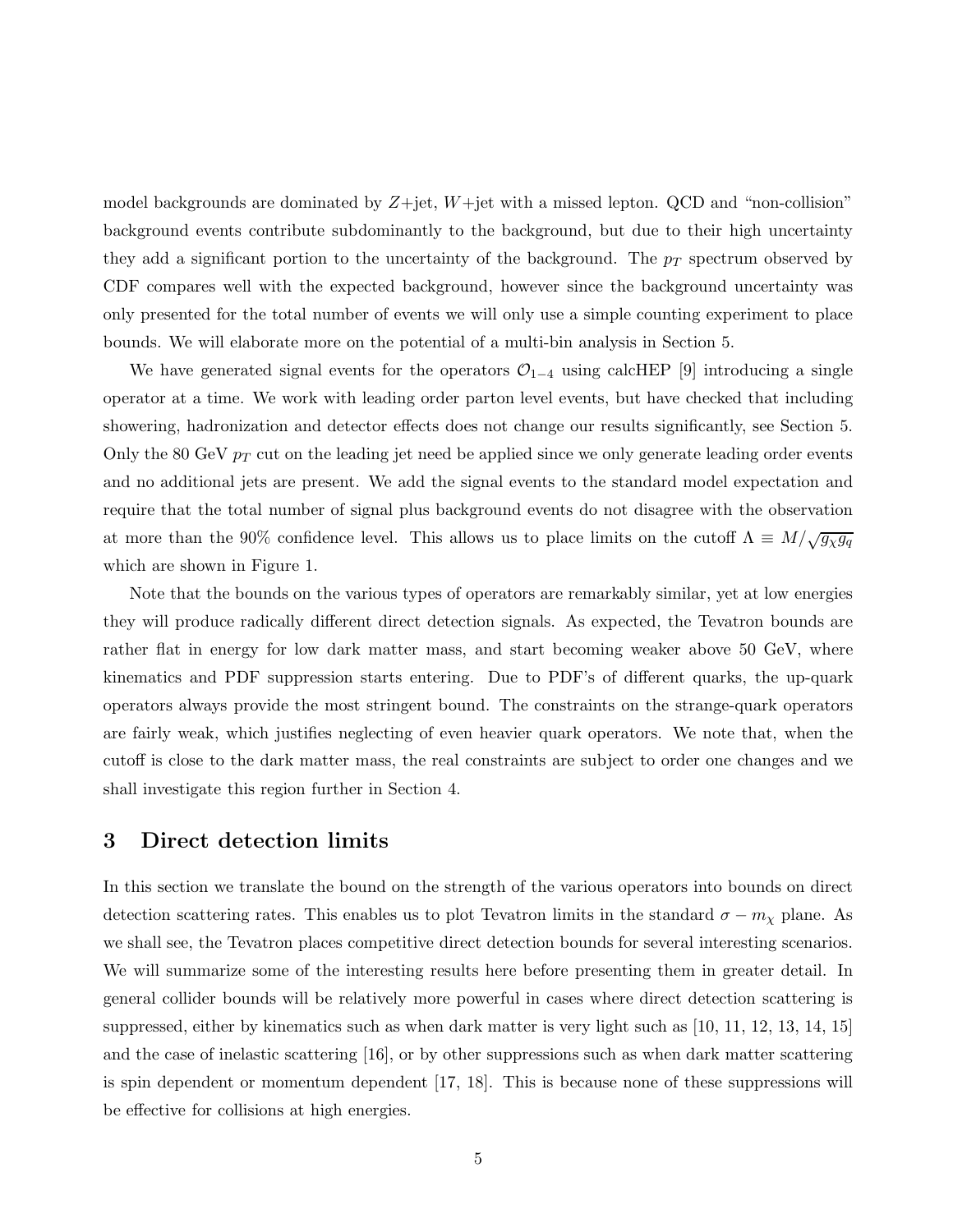For instance the  $\sim$  100 keV splitting between incoming and outgoing DM states in inelastic dark matter is not an impediment to their production at colliders. In addition, the Tevatron is not limited by the features of the DM velocity distribution in our galaxy and so is able to probe down to very low dark matter masses, well below the thresholds of direct detection experiments. Colliders will also be powerful in constraining direct detection scenarios in which a small fraction of dark matter is participating in scattering, but with an enhanced rate (such as [15] though in this particular model the interaction is mediated by a light boson which relaxes the bound). Additionally, vector couplings that are purely to strange or other sea quarks are not accessible to direct detection experiments and collider bound may be the only way to discover them experimentally.

In our analysis we place explicit limits on single flavor operators, we comment on the bounds on combinations of operators at the end of this section. Flavor universal operators will have results that are close to the best single flavor operator (typically that of up). We note in passing that mono-jet searches will not be able to constrain models where the DM-SM coupling does not involve two neutral states from the dark sector. For instance resonant dark matter (rDM) [19] involves the DM state and a nearby charged state and so its Tevatron signal would instead be a jet, missing energy and a charged track.

#### 3.1 Spin independent

The operators  $\mathcal{O}_1$  and  $\mathcal{O}_2$  induce a spin independent scattering of dark matter off of nuclei. To compute this scattering cross section off a nucleon,  $N = p, n$ , we will need to know the quark content of the nucleon  $\langle N|\bar{q}\Gamma q|N\rangle$  for each of these operators. At the nucleon level these operators become

$$
\mathcal{O}_1^{Nq} = B_q^N \frac{(\bar{N}N)(\bar{\chi}\chi)}{\Lambda^2},
$$
  
\n
$$
\mathcal{O}_2^{Nq} = f_q^N \frac{(\bar{N}\gamma^\mu N)(\bar{\chi}\gamma_\mu\chi)}{\Lambda^2},
$$
\n(4)

we consider the case  $M^2 \gg q^2$  and  $\Lambda = M/\sqrt{g_{\chi}g_q}$ . The coefficients necessary to translate the quark level operators to the nucleon operators are given by [20, 21, 22]

$$
B_u^p = B_d^n = 8.22 \pm 2.26,
$$
  
\n
$$
B_d^p = B_u^n = 6.62 \pm 1.92,
$$
  
\n
$$
B_s^p = B_s^n = 3.36 \pm 1.45
$$
\n(5)

In extracting these conversion factors we have used the quark masses ratios  $m_u/m_d = 0.553 \pm 0.043$ ,  $m_s/m_d = 18.9 \pm 0.8$  and quark mass  $m_s = 105 \pm 25$  MeV[23].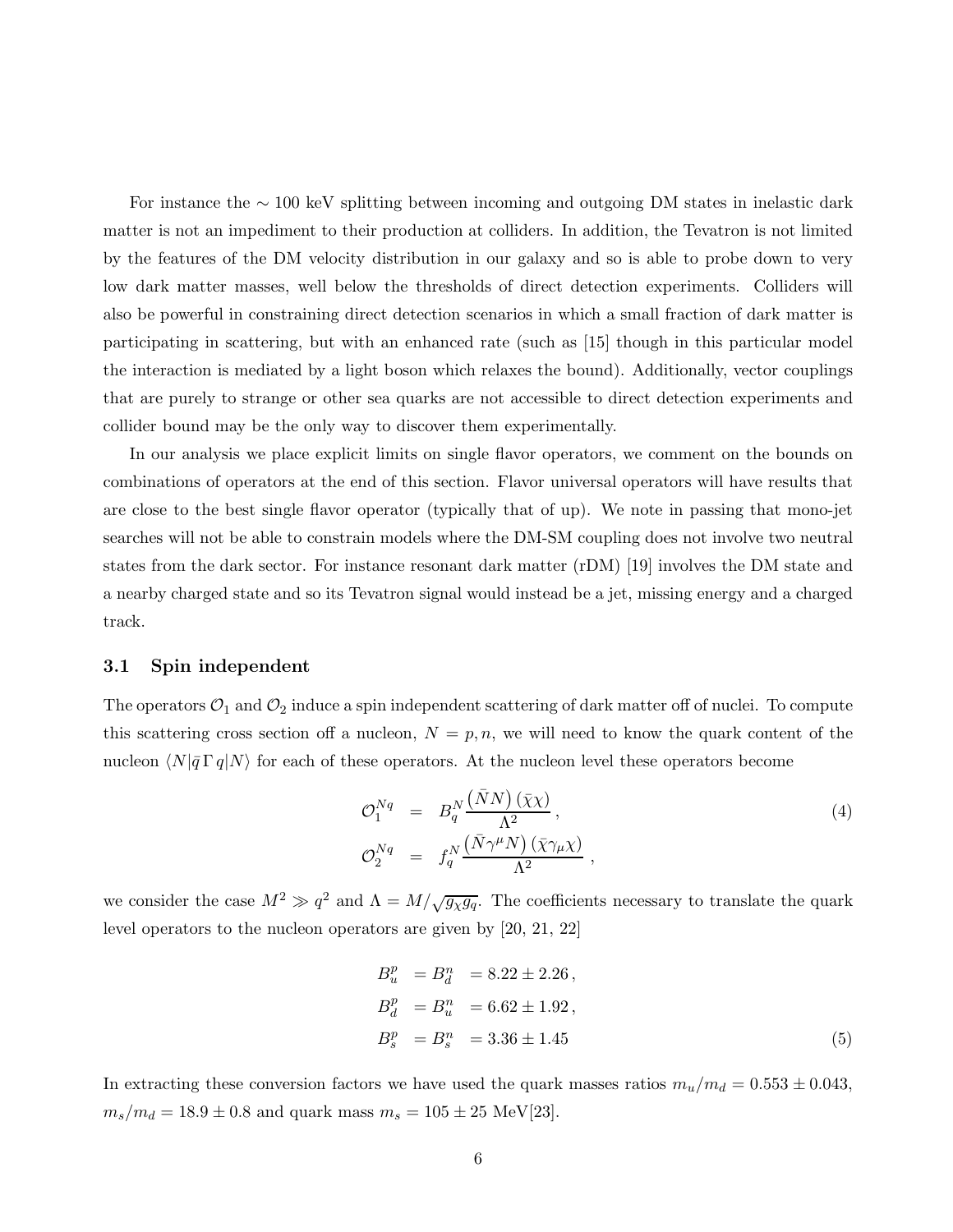

Figure 2: Left panel: the constraints on the spin-indepedent DM-proton scattering cross section. Relevant experimental bounds are shown as labeled. Right panel: the same as the left panel but for the constraints on the spin-indepedent DM-neutron scattering cross section.

For the vector operator,  $\mathcal{O}_2$ ,  $f_u^p = f_d^n = 2$  and  $f_d^p = f_u^n = 1$  and for all other quarks  $f = 0$ . Note this means that if the DM couples through vector couplings to second and third generation quarks only then it can *never* be discovered in direct detection experiments, but can be found using colliders. At low DM speed the leading contributions to the scattering cross section in each case are

$$
\sigma_1^{Nq} = \frac{\mu^2}{\pi \Lambda^4} B_{Nq}^2, \tag{6}
$$

$$
\sigma_2^{Nq} = \frac{\mu^2}{\pi \Lambda^4} f_{Nq}^2, \tag{7}
$$

where  $\mu$  is the reduced mass of the dark matter-nucleon system. The Tevatron limits on spin independent dark matter scattering for the various operators is shown in Figure 2. The recent results from CoGeNT [7], CDMS [3] and DAMA [6] with and without channeling are also shown in Figure 2. Note that the limits are slightly different for protons and neutrons simply because they are derived from proton rather than neutron collisions. The up-type and vector coupling operator are the most constrained operators. For dark matter with a mass below around 5 GeV, the mono-jet searches at CDF provide the world-best spin-independent bound.

#### 3.2 Spin dependent

Models in which dark matter scattering is spin dependent are even more constrained by collider experiments. This is because SD scattering is suppressed relative to SI at low momentum transfer, because the scattering is not coherent over the whole nucleus, while there is no relative suppresion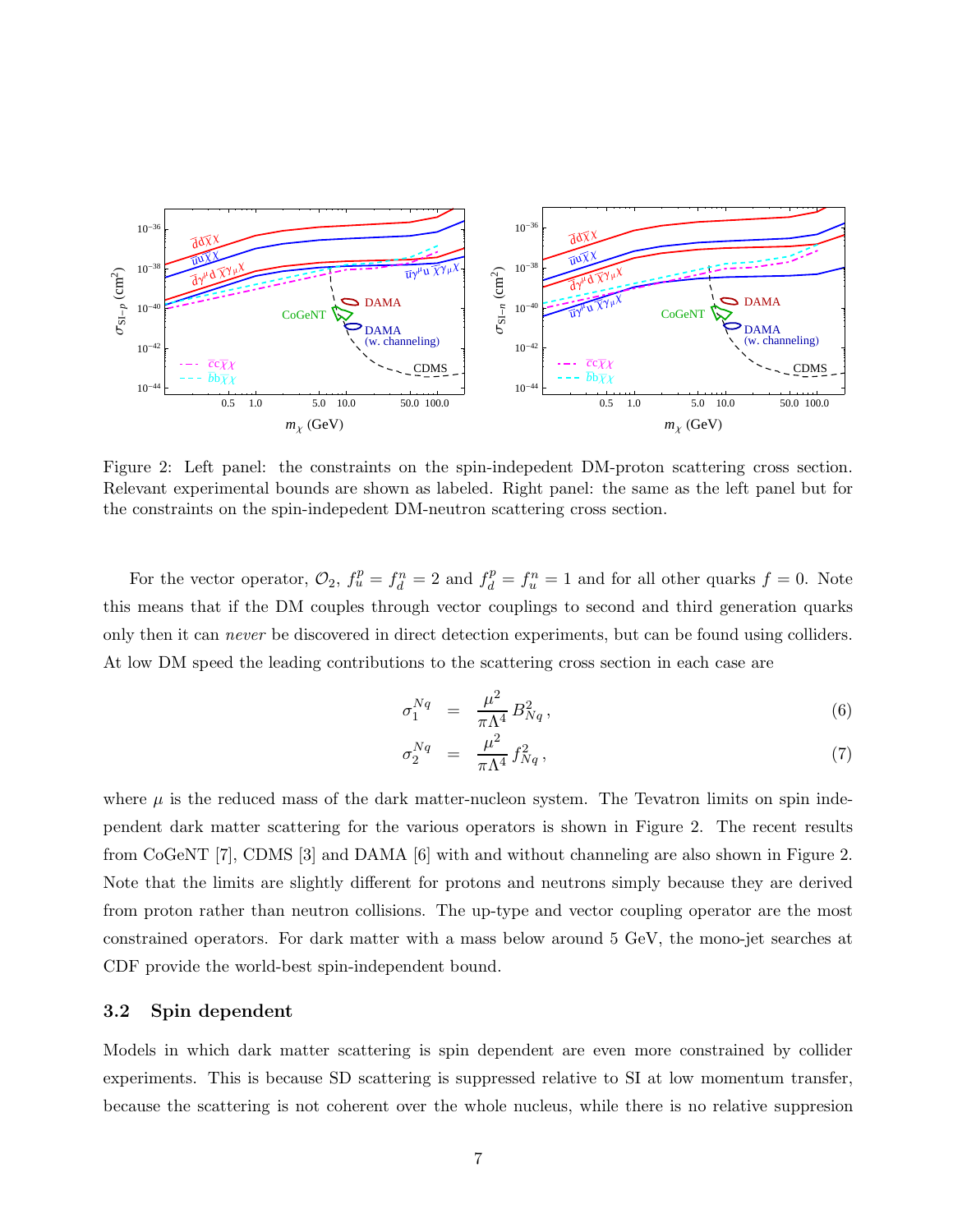

Figure 3: Left panel: the constraints on the spin-dependent DM-proton scattering cross section for the up, down and strange (bottom to top solid lines) axial-vector operators. Relevant experimental bounds are also shown. Right panel: the same as the left panel but for the constraints on the spin-indepedent DM-neutron scattering cross section.

between the two at high energies. Of the operators under consideration, spin dependent scattering is caused by the axial vector operator  $\mathcal{O}_3$ . For a complete list of all operators, see [24].

Again, in order to compute the DM scattering cross section off a nucleon,  $N = p, n$ , we will need  $\langle N|\mathcal{O}_3|N\rangle$ , leading to

$$
\mathcal{O}_3^{Nq} = \Delta_q^N \frac{\left(\bar{N} \gamma^\mu \gamma_5 N\right) \left(\bar{\chi} \gamma_\mu \gamma_5 \chi\right)}{\Lambda^2}
$$

with [21]

$$
\Delta_u^p = \Delta_d^n = 0.842 \pm 0.012 ,
$$
  
\n
$$
\Delta_d^p = \Delta_u^n = -0.427 \pm 0.013 ,
$$
  
\n
$$
\Delta_s^p = \Delta_s^n = -0.085 \pm 0.018 .
$$
\n(8)

,

The total cross section is then

$$
\sigma_3^{Nq} = \frac{3\,\mu^2}{\pi\,\Lambda^4} \, (\Delta_q^N)^2 \,. \tag{9}
$$

The Tevatron limits on spin dependent dark matter scattering for the various operators are shown in Figure 3 along with limits from XENON10 [4], COUPP [25], PICASSO [26] and ZEPLIN III [27]. For the DM-proton spin-dependent scattering cross section (left panel) we have found that the Tevatron limits are stronger than any other direct detection experiments for all three operators. For the DMneutron scattering in the right panel, the Tevatron limit is still the best for the up-type quark operator. Limits for a flavor universal operator are close to those of the pure up operator.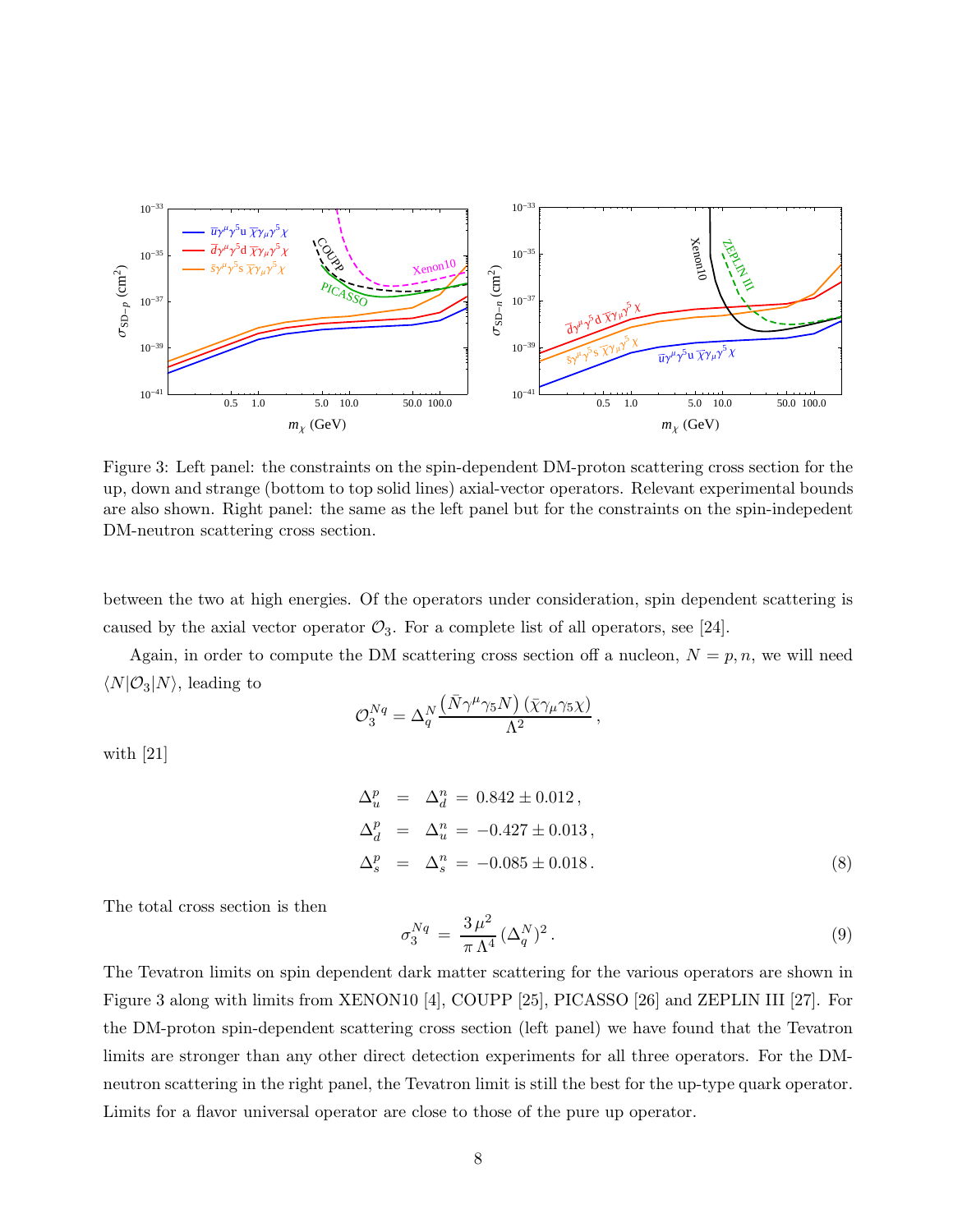#### 3.3 Inelastic, Exothermic and streams

We will now discuss constraints on several dark matter scenarios which have been proposed in the context of the DAMA modulation signal. The event rate in a direct detection experiment at a given recoil energy  $E_R$  is proportional to

$$
\frac{dR}{dE_R} \propto n_\chi \sigma_N \int_{v_{min}}^{v_{esc}} \frac{f(v)}{v} dv , \qquad (10)
$$

where  $f(v)$  is the velocity distribution of dark matter and  $n<sub>\chi</sub>$  is the number density of the dark matter species in question.

One interesting possibility is that if dark matter up-scatters from a ground state to a slightly excited one, the minimum velocity required for scattering is affected as

$$
v_{min} = \sqrt{\frac{1}{2m_T E_R}} \left(\frac{m_T E_R}{\mu_T} + \delta\right)
$$
\n(11)

where  $m_T$  is the target nucleus mass,  $\mu_T$  is the target-dark matter reduced mass, and  $\delta$  is the mass splitting. This increase in the minimum velocity required to scatter causes the integral in equation (10) to be suppressed in iDM models (it also becomes more sensitive to velocity modulation, thus explaining DAMA well). In order to keep a certain event rate fixed, one would need to enhance the nucleon cross section by the corresponding factor. However, high energy collisions are not sensitive to the  $O(100 \text{ keV})$ splittings between the dark matter states and thus collider bounds will have a relative advantage here.

To explore the sensitivity of the mono-jet search to iDM we show the spin independent bounds again in Figure 4 now compared to the parameter space of iDM that explains DAMA at 99% C.L., taken from several studies. The DAMA preferred region depends sensitively on various assumptions to which our bounds are not sensitive. These range from astrophysical quantities such as the dark matter velocity distribution as well as experimental issues such as the DAMA energy resolution and the presence or absence of channeling in DAMA. In particular in Figure 4 we show the DAMA best fit region in the black contour region from Ref. [28, 29] at 99% C.L. for a fixed value  $\delta = 35$  keV (for the lower mass region, corresponding to scattering off sodium) and  $\delta = 120$  keV (for the higher mass region, corresponding to scattering off iodine). We also included another fit in the green dashed region from Ref. [30], where the parameter  $\delta$  has been treated as a floating parameter. All of these regions are also constrained by other direct detection experiments to various degrees, depending on the assumptions. We emphasize that the Tevatron is sensitive to a large part of the DAMA preferred region independent of these assumptions.

Another class of models proposed to explain DAMA is exothermic dark matter [14, 15] which involves a light dark matter state which is de-excited upon collision with a nucleus. Here a larger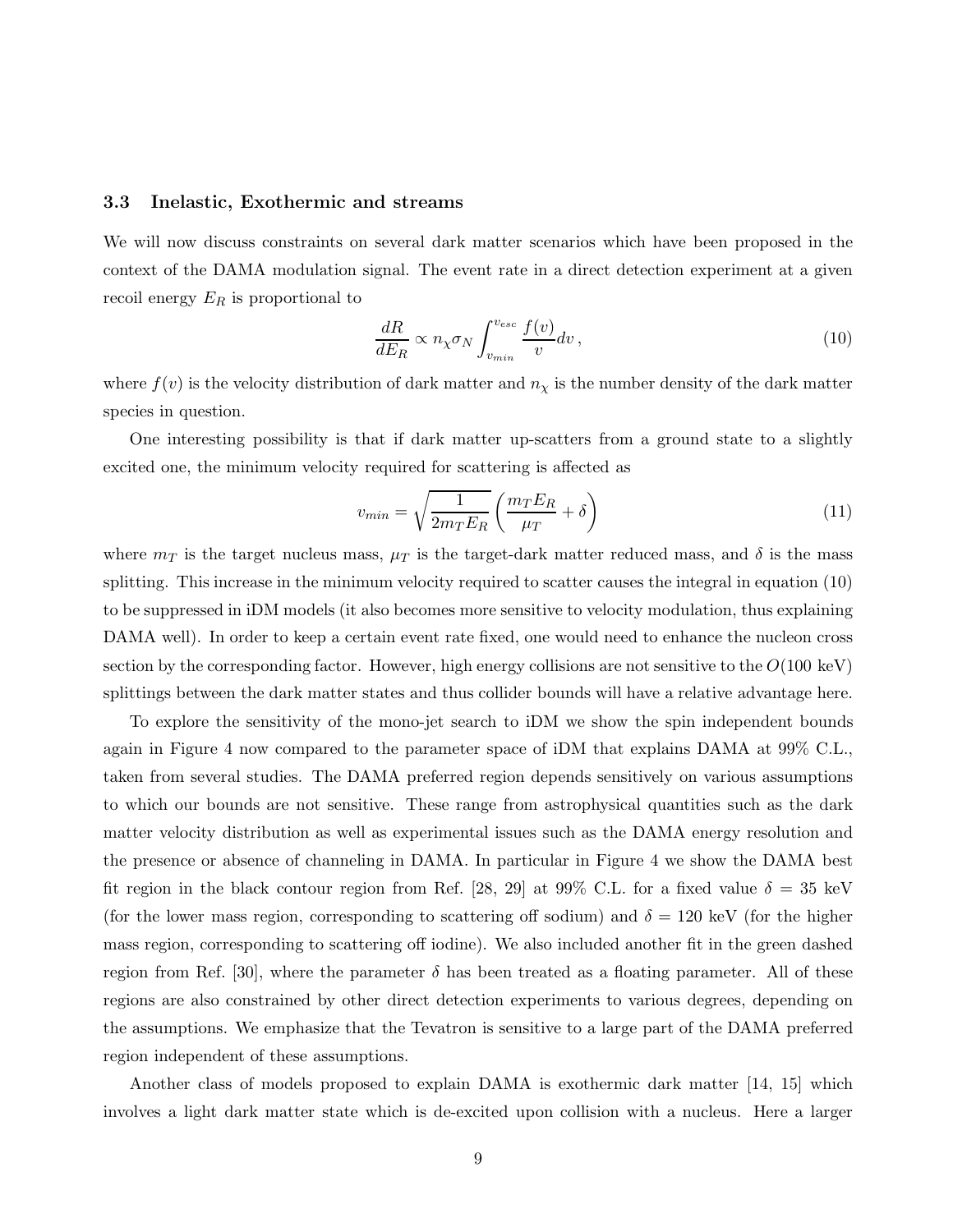

Figure 4: The constraints on iDM and exoDM with the DAMA best fit region for iDM as given in Ref. [30] (green, dotted), and in Ref. [28, 29] (black, solid). The DAMA best fit regions for exothermic DM taken from Ref. [14] is shown in red (small lower region) and from Ref. [15] in blue (small upper region), note that this model uses a light mediator, which will weaken the mono-jet constraints.

cross section is required in order to enhance the modulation signal which is reduced in exothermic reactions. The allowed region from [14] lying below  $10^{-39}$  cm<sup>2</sup> may also be probed in future Tevatron analyses.

A third class of models in which collider bounds have a relative advantage are those in which direct detection signals are arising from a sub-dominant component of the dark matter halo. For example, one could exploit the fact that the number density of a thermal relic generically scales as the inverse of the annihilation cross section  $n \propto 1/\langle \sigma v \rangle$  to argue that the rate count at a direct detection experiment,  $n\sigma v$  is a constant as the coupling strength of the thermal relic with matter is increased. As the relic couples more strongly it becomes less abundant while keeping the rate fixed. The Tevatron bound, which obviously does not depend on the number density of dark matter places a direct upper bound on  $\sigma$ . For example, in [15] a light relic which accounts for about 1% of the dark matter energy density scatters with a cross section of a few $\times 10^{-38}$  cm<sup>2</sup>, which is strongly constrained by the Tevatron mono-jet bound.

In addition, some direct detection models for DAMA have relied on streams of dark matter that have a low velocity dispersion, but are sub-dominant contribution to the halo density. A stream model may also have an enhanced cross section, if the number density in the stream is below that of the generic halo. Examples of such possibilities that may be constrained by our bounds were explored in [29, 31].

It should be emphasized however, that all of these models may escape the Tevatron bound if the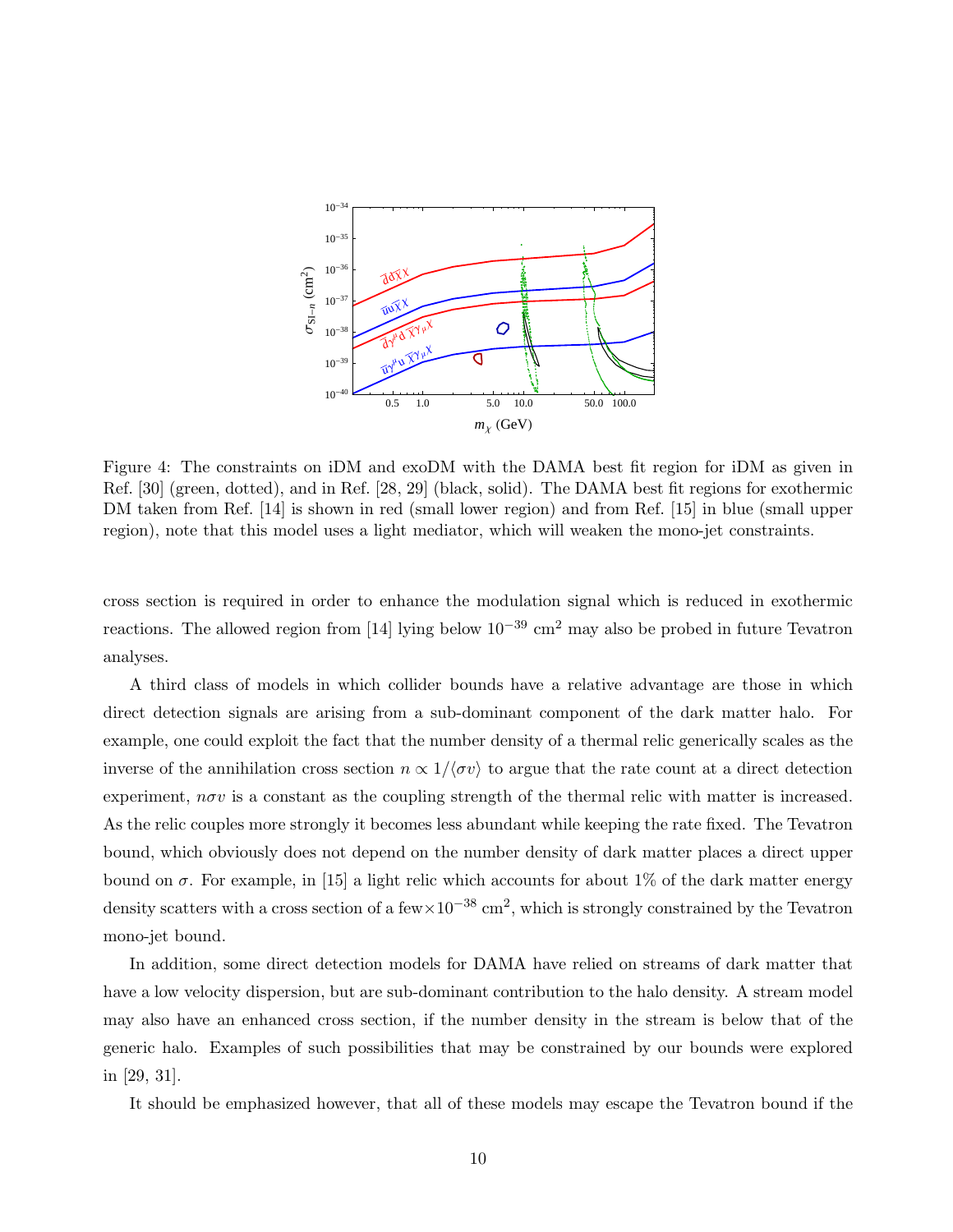interaction of the thermal relic with matter is mediated by a light state, as we shall see below. One may turn this statement around to conclude that if a dark matter model is directly detected in a region that violates the collider bound, then the dark sector is not simply a DM state, but contains a new light mediator through which the DM interacts with the standard model.

In addition to considering the bounds on one operator at a time there are many models that predict more than one operator has non-zero coefficient. In these cases the direct detection cross section bounds presented above must be combined. If the direct detection cross section for a single quark flavor, q, is  $\sigma_q = d_q \mu^2 / \Lambda_q^4$  then in the case of multiple operators coupling quarks to DM the direct detection cross section is,

$$
\sigma = \frac{\sum_{i} d_i}{\sum_{i} \frac{d_i}{\sigma_i}} \tag{12}
$$

## 4 Constraints on light mediators

In placing the bounds in the previous sections we have imagined that the only accessible state from the dark sector is the DM itself, all other states associated with the dark sector are heavy [32]. However, for certain operators the cutoff scale, shown in Figure 1, is low enough to be probed at the Tevatron. In these situations it may be possible to produce the mediator that generates the four fermion operator directly. If the mediator couplings with the SM and the dark sector are weak, *i.e.*  $\leq \mathcal{O}(1)$ , then the mediator mass is lower than the cutoff scale shown in Figure 1, further motivating consideration of mediators within the Tevatron's reach. Furthermore, recent cosmic ray excesses may be explained by a dark sector that contains a light mediator,  $M \sim 1$  GeV, see for instance [33].

As discussed in the introduction, the ratio of the direct detection cross section to the mono-jet production cross section is proportional to  $1/M^4$  when the mediator is light. So, as the mediator mass decreases, the constraints on the dark matter direct-detection from the mono-jet searches become weaker. For a sufficiently light weakly coupled mediator that satisfies the mono-jet bound the constraint on direct detection will not be competitive with those from direct detection experiments themselves. However, there is an interesting regime with both a light mediator and light DM,  $2m_{\chi} < M < s^{1/2}$ , where the production of DM in mono-jet events can take place through an on-shell mediator which in turn can decay to dark matter. In this situation the production of dark matter is a two body process rather than three body and so is enhanced by a phase space factor. Note that in this case the mediator could also have a substantial branching fraction to jets, leading to a di-jet invariant mass peak, though this is model dependent and will not be considered further here.

For simplicity, we consider the mediator to be a SM singlet vector or scalar and consider the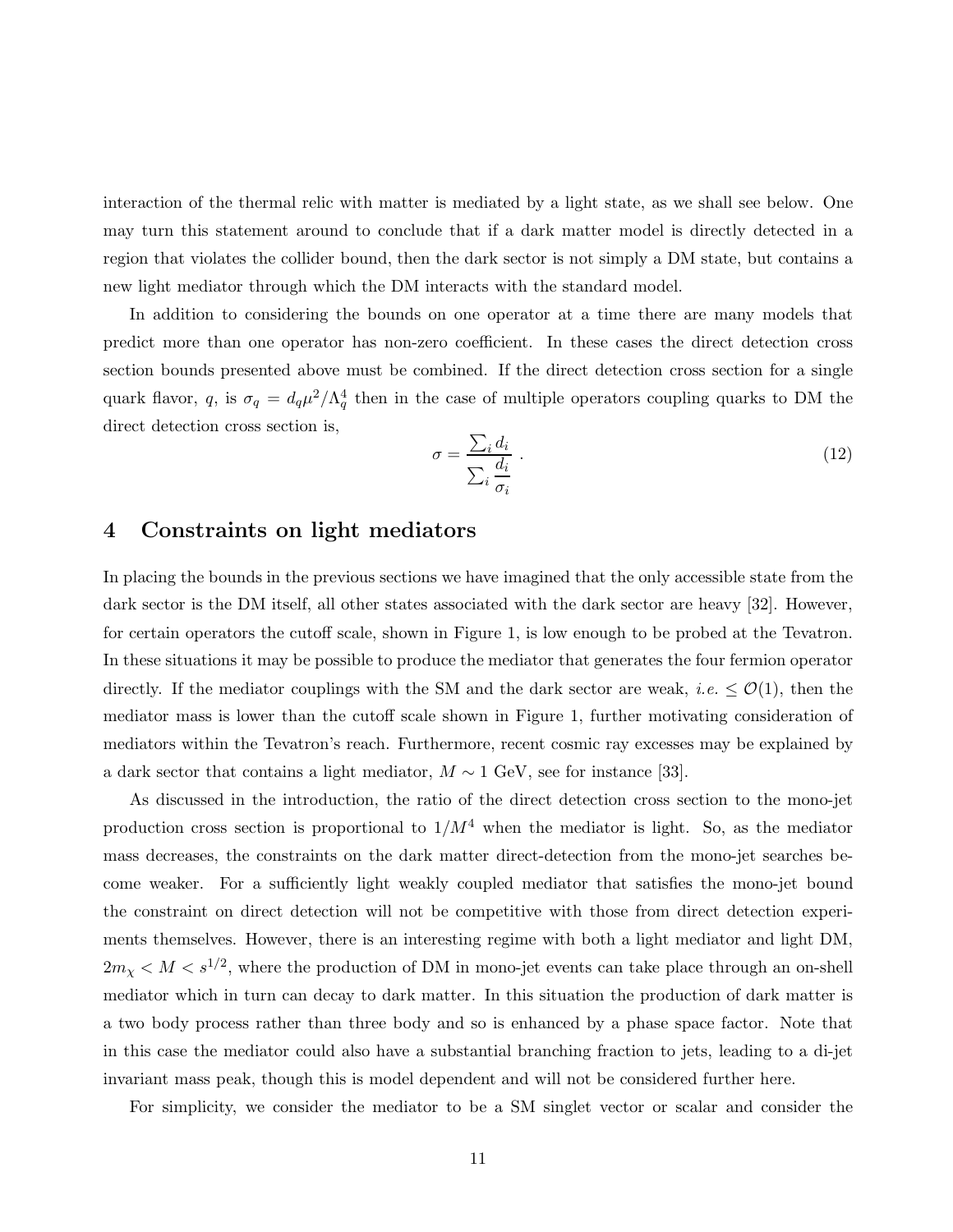

Figure 5: Left panel: constraints on the spin-independent DM-neutron scattering cross sections for different mediator masses. Right panel: the same as the left panel but for the constraints on the spin-dependent DM-neutron scattering cross section.

effects as its mass is lowered. In particular, we consider the case of both a 10 GeV and 100 GeV vector mediator, in both cases we consider the width to be  $1\%$  *i.e.*  $\Gamma = 0.01M$ . We leave the possibility of mediators that are charged under the SM, such as squarks, for future study (though their masses cannot be lowered below current direct bounds).

As we alter the mass of the mediator we also alter its couplings to the SM and the dark sector,  $g_q$  and  $g_\chi$  respectively, so that the mono-jet production cross section satisfies the CDF bound. The effects of a light mediator for the case of SI DM,  $\mathcal{O}_2$ , and SD DM,  $\mathcal{O}_3$ , are shown in Figure 5. The weakening of the limits for light mediators is clearly seen, and the slight enhancement for the case where the mediator is produced on shell  $(M = 100 \text{ GeV}$  and  $m<sub>\chi</sub> < 50 \text{ GeV}$  is also observable.

#### 4.1 Momentum dependent

A particular model of dark matter that requires the introduction of light mediators is the case of DM that has a momentum dependent coupling to nucleons [17, 18]. These types of models provide a possible explanation for the DAMA modulation signal, but in order to do so require mediators less than 10 GeV in mass. Although light from a collider perspective the masses considered are still sufficiently heavy that at direct detection experiments the mediator can be integrated out and an effective four fermion operator can be written. The axial-scalar operator  $\mathcal{O}_4$  leads to momentum dependent and spin dependent dark matter scattering and at the nucleon level the operator is,

$$
\mathcal{O}_4^{Nq} = -i \, C_q^N \frac{\left(\bar{N}\gamma_5 N\right) \left(\bar{\chi}\gamma_5 \chi\right)}{\Lambda^2} \,,\tag{13}
$$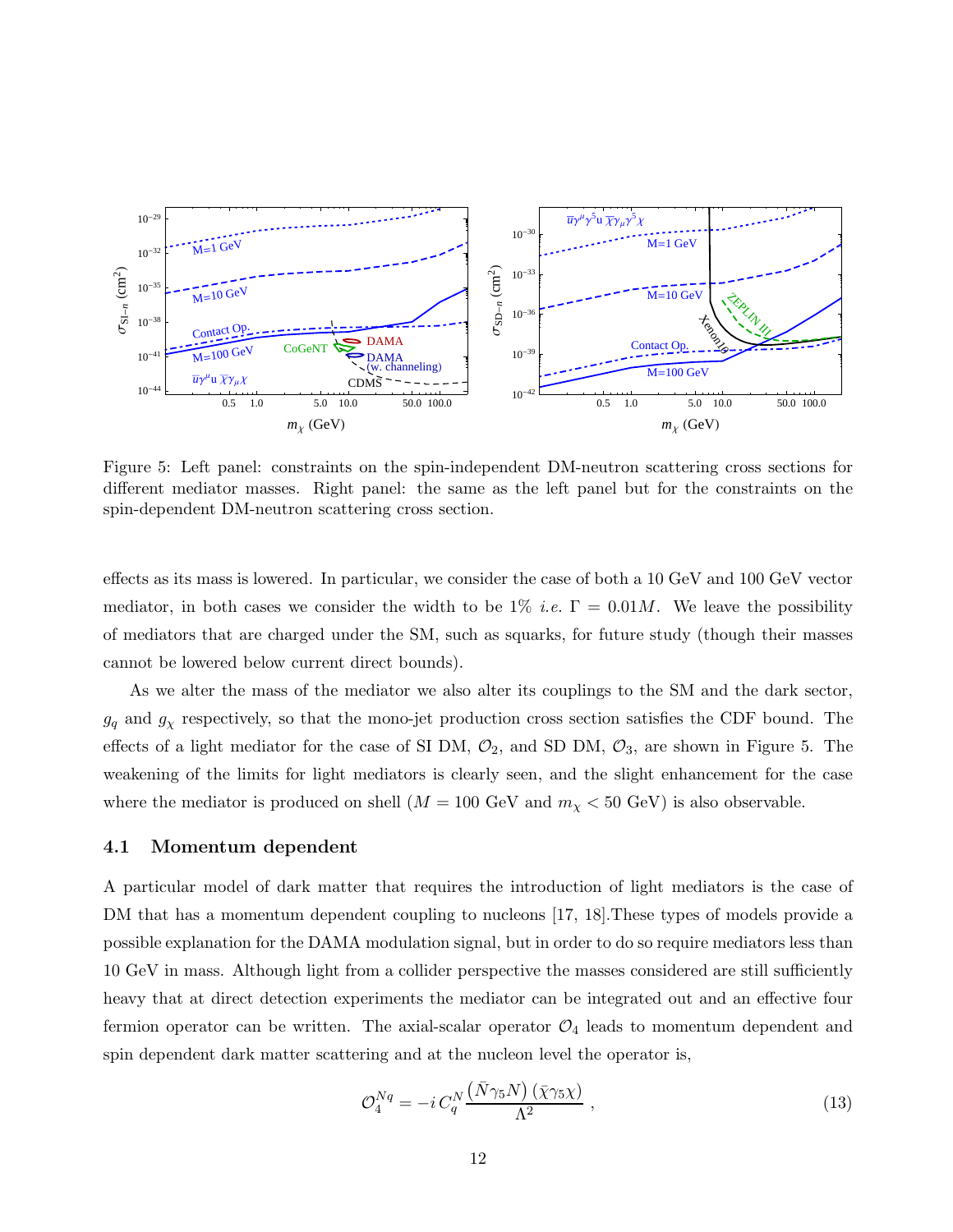

Figure 6: The constraints on the momentum and spin dependent model from mono-jet searches. The solid lines are for a mediator with  $M = 10$  GeV, while the dashed lines are a mediator with  $M = 1$  GeV. The DAMA allowed region is shown in the green contours and is taken from Ref. [18].

where we have integrated out the mediator and  $\Lambda = M/\sqrt{g_q q_\chi}$ . In going from quark to nucleonic operators we introduce  $C_q^N = \langle N|\bar{q}i\gamma_5 q|N\rangle$ , which are determined in Ref. [20] (under the assumption that the large  $N_c$  limit is a reasonable approximation of QCD),

$$
C_u^p = 141 \pm 34, \t C_u^n = -138 \pm 34,
$$
  
\n
$$
C_d^p = -137 \pm 33, \t C_d^n = 139 \pm 34,
$$
  
\n
$$
C_s^p = -4.15 \pm 1.0, \t C_s^n = -0.94 \pm 0.33.
$$
\n(14)

The differential cross section for DM scattering off a nucleon is given by

$$
\frac{d\sigma_4^{Nq}}{d\cos\theta} = \frac{1}{32\pi\Lambda^4} \frac{q^4}{(m_\chi + m_N)^2} (C_q^N)^2, \tag{15}
$$

where  $q$  is the exchanging momentum of the DM scattering off the nucleon.

Following Ref. [18], we use a reference momentum,  $q_{ref} = 100 \text{ MeV}$ , and compare the Tevatron constraints to the region of parameter space that best fits the DAMA result, taken from Figure 3(b) in [18]). The results are shown in Figure 6; we consider the cases of  $M = 1$ , 10 GeV.

We see that the dilution of the Tevatron constraints by the light mediator means that momentum dependent dark matter with  $M = 1$  GeV is not severely constrained by the mono-jet search. However, if instead the mediator is 10 GeV and has  $\mathcal{O}(1)$  couplings, then the lack of a mono-jet excess places strong constraints on the model and rules out the DAMA preferred region<sup>4</sup>, note that unlike previous

<sup>&</sup>lt;sup>4</sup>This option may well be ruled out by other limits.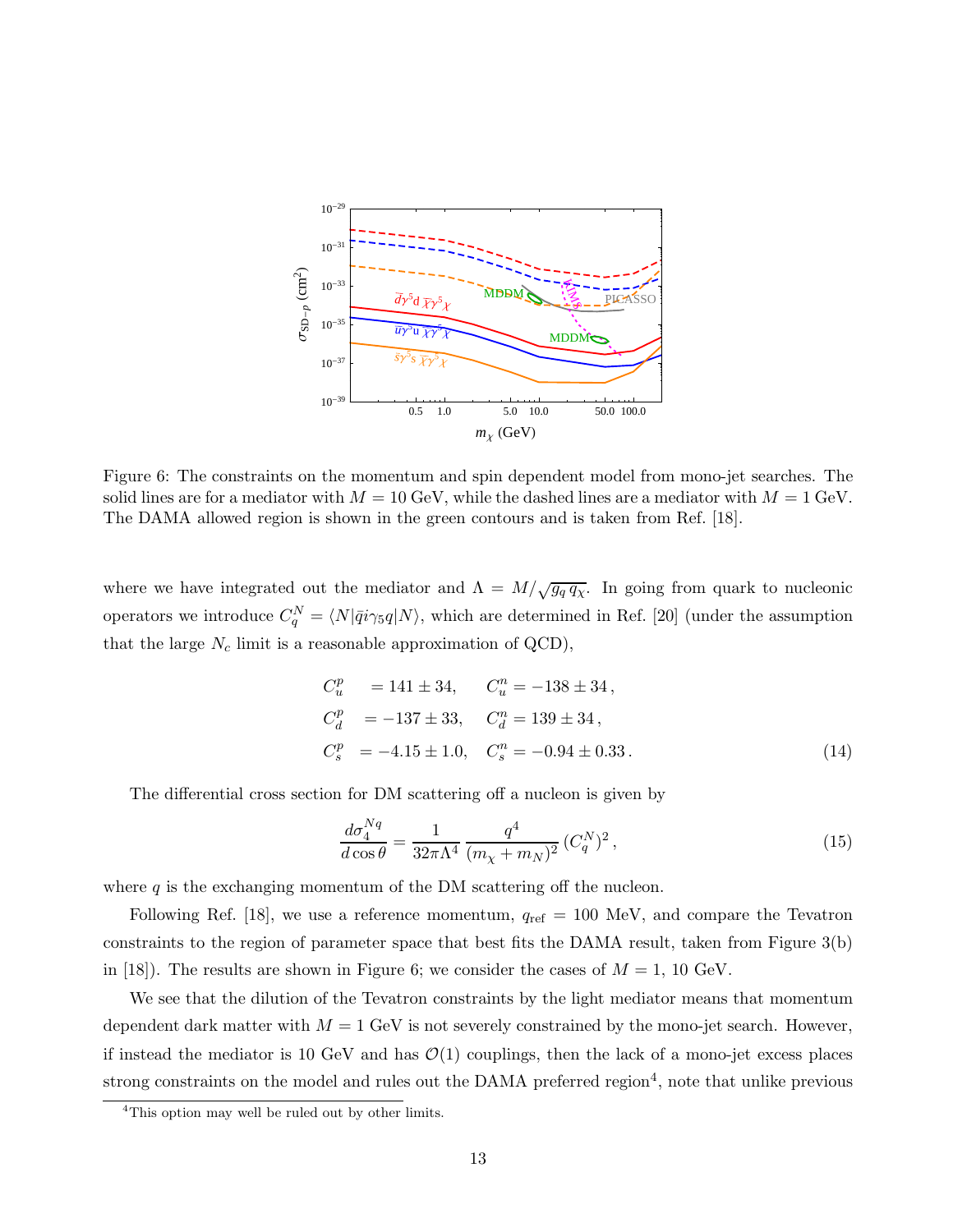

Figure 7: (a) Comparisons of the shapes of the signal, the SM background and CDF measured events. The SM predictions are shown in the green and the CDF observed data are shown in red. (b) Comparisons of simulated signal events from two different Monte-Carlo tools and for the parton and the particle levels. The cutoff  $\Lambda \equiv M/\sqrt{g_{\chi}g_{q}}$  is chosen to be 1 TeV.

cases, the constraints coming from the strange quarks are the most stringent. This is due to a small matrix element for the strange quark in equation (14).

# 5 Discussions and conclusions

It is worthwhile to consider possible improvements to the dark matter search at the Tevatron, and in the future at the LHC. Here we placed bounds on dark matter using only the total rate of mono-jet signal events above a certain  $p<sub>T</sub>$  cut. An analysis that takes the spectrum shape into account may yield more powerful bounds. We show the spectral shape of the signal compared to the background in Figure  $7(a)$ . We find that the signal spectrum is somewhat harder than the background, especially when the messenger mass is much higher than the dark matter mass. We find that including showering, hadronization (using Pythia [34]) and a detector simulation (PGS [35]) does not change the signal shape significantly, particularly above 100 GeV, as is shown in Figure 7(b). This may allow us to place tighter constraints using a multi-bin analysis as compared with a simple counting experiment, since signal predicts more deviations in high  $p<sub>T</sub>$  bins. However, this would require knowledge of the theoretical uncertainty on a bin-by-bin basis which is not presently available. Furthermore, a bound may be extracted from mono-photon events.

In this work we show that the Tevatron mono-jet search places competitive bounds on dark matter-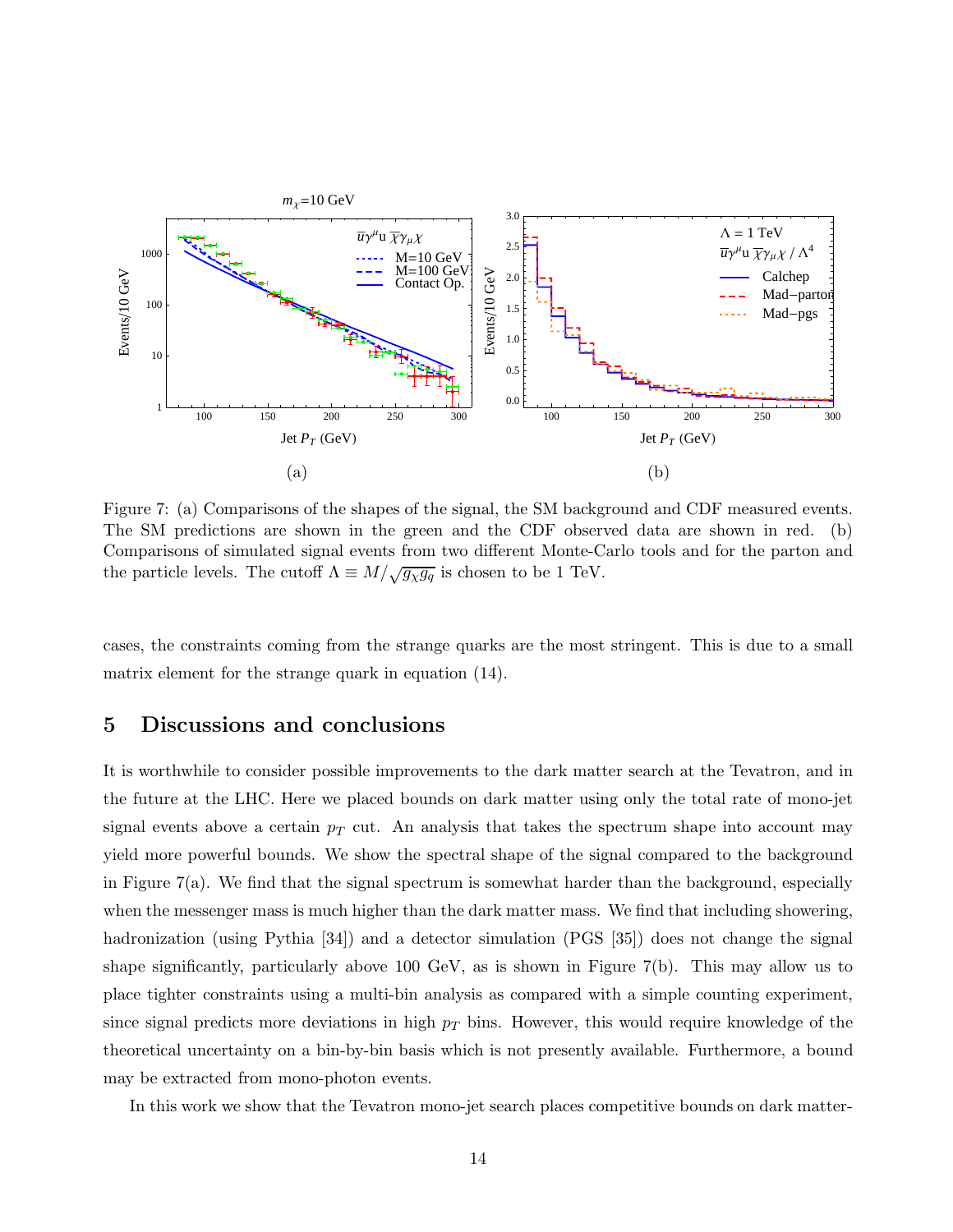nucleus cross sections relevant for direct detection experiments. In particular, the Tevatron limits are the current world-best for light dark matter, below a mass of 5 GeV. The Tevatron also sets the best limit spin dependent dark matter scattering. Various models built to explain the DAMA modulation signal such as inelastic and exothermic dark matter are also constrained by current Tevatron searches.

In addition to considering dark matter that couples to quarks via contact interactions we have taken the possibility of light mediators, as motivated by cosmic ray excesses [33] into account. We find that the introduction of a light mediator of mass  $\lesssim 10$  GeV alleviates the mono-jet bounds completely for most cases. This leads to an interesting conclusion - if a direct dark matter signal is established in a region that is in conflict with collider bounds, a new light state should be introduced to reconcile the data. The Tevatron is unable to search for DM above a few 100 GeV due to kinematics, an upper bound that will be raised at the LHC. The current powerful bounds using only 1 fb<sup>-1</sup> motivates a dedicated analysis using more Tevatron data as well as future analyses at the LHC.

Note added: While in the final stages of this work Ref. [36] appeared on the arXiv. They address similar issues, focussing on Majorana DM, but do not consider light mediators.

#### Acknowledgements

We would like to thank John Campbell, Walter Giele, Joachim Kopp, Adam Martin and Neal Weiner for useful discussions. We are grateful to Joachim Kopp for providing the contours used in Figure 4. PJF would like to thank the CCCP at NYU, and the UC Davis HEFTI workshop on Light Dark Matter for hospitality while part of this work was undertaken. Fermilab is operated by Fermi Research Alliance, LLC, under Contract DE-AC02-07CH11359 with the United States Department of Energy.

### A Matrix Elements

We present here analytic expressions for the mono-jet processes mediated by the operators in equation (3). We consider only the case of the mediator being sufficiently massive it may be integrated out and we take the initial state quarks as massless and label momenta as  $q(p_1)+\bar{q}(p_2) \to g(q)+\chi(k_1)+\chi(k_2)$ . In the center of mass frame, the differential cross section for mono-jet production is

$$
\frac{d\sigma_i}{dE_1 dE_2 d\cos\theta d\phi d\gamma} = \frac{1}{512\pi^5 E_{cm}^2} |\mathcal{M}_i|^2 ,\qquad (16)
$$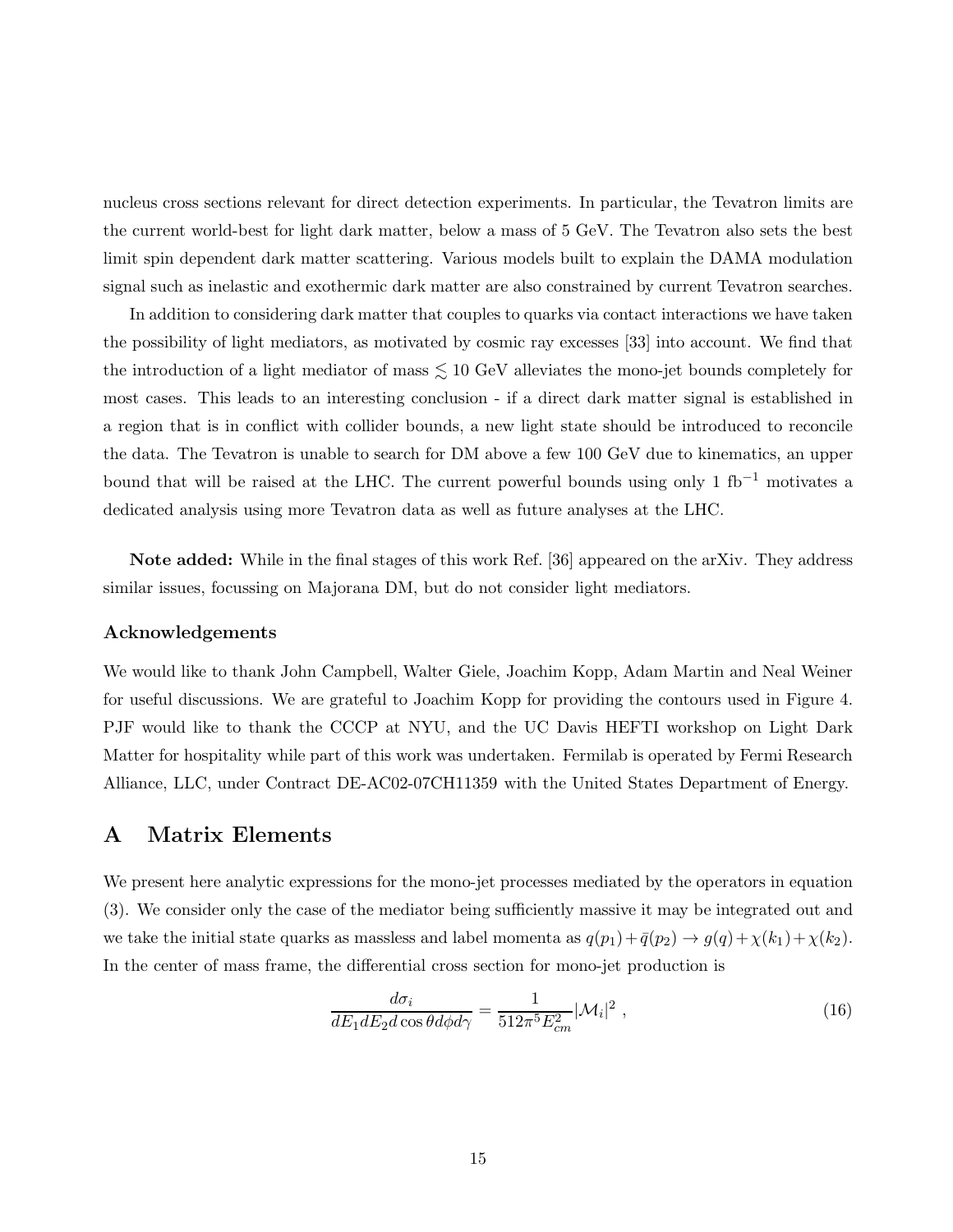where we have introduced final state energies and angles through,

$$
k_1 = \sqrt{E_1^2 - m_\chi^2} \left( \frac{E_1}{\sqrt{E_1^2 - m_\chi^2}}, \sin \theta \cos \phi, \sin \theta \sin \phi, \cos \theta \right),
$$
  
\n
$$
k_2 = \sqrt{E_2^2 - m_\chi^2} \left( \frac{E_2}{\sqrt{E_2^2 - m_\chi^2}}, \sin \theta \cos(\phi + \alpha), \sin \theta \sin(\phi + \alpha), \cos \theta \right).
$$
 (17)

The matrix element for each operator is,

$$
|\mathcal{M}_1|^2 = \frac{16}{9\Lambda^4} \frac{(k_1.k_2 - m_\chi^2) p_2.q}{p_1.q}, \qquad (18)
$$

$$
|\mathcal{M}_2|^2 = \frac{32}{9\Lambda^4} \frac{(k_2 \cdot p_2)(k_1 \cdot q) + (k_1 \cdot p_2)(k_2 \cdot q) + m_\chi^2(p_2 \cdot q)}{p_1 \cdot q}, \qquad (19)
$$

$$
|\mathcal{M}_3|^2 = \frac{32}{9\Lambda^4} \frac{(k_2.p_2)(k_1.q) + (k_1.p_2)(k_2.q) - m_\chi^2(p_2.q)}{p_1.q}, \qquad (20)
$$

$$
|\mathcal{M}_4|^2 = \frac{16}{9\Lambda^4} \frac{(k_1.k_2 + m_\chi^2) p_2.q}{p_1.q} \,. \tag{21}
$$

As before we define  $\Lambda = M/\sqrt{g_{\chi}g_q}$ .

# B Relic abundance

The DM abundance as measured by WMAP is  $\Omega_{\chi}h^2 = 0.1120 \pm 0.0056$ . If the DM is a thermal relic its abundance after freeze-out can be related to its annihilation cross section [37] through,

$$
\Omega h^2 \approx \frac{1.04 \times 10^9 \text{ GeV} x_F}{M_{pl} \sqrt{g_*}(a + 3b/x_F)} , \qquad (22)
$$

where the partial wave expansion of the annihilation cross section is  $\sigma v = a + b v^2 + \dots$  For a typical weak scale WIMP  $g_* \approx 100$  and  $x_F = m_\chi/T_F \approx 20 - 30$  and the annihilation cross section should be  $\sigma v \sim 3 \times 10^{-26} \text{cm}^3 \text{s}^{-1}$ . For each of the operators under discussion the annihilation cross section,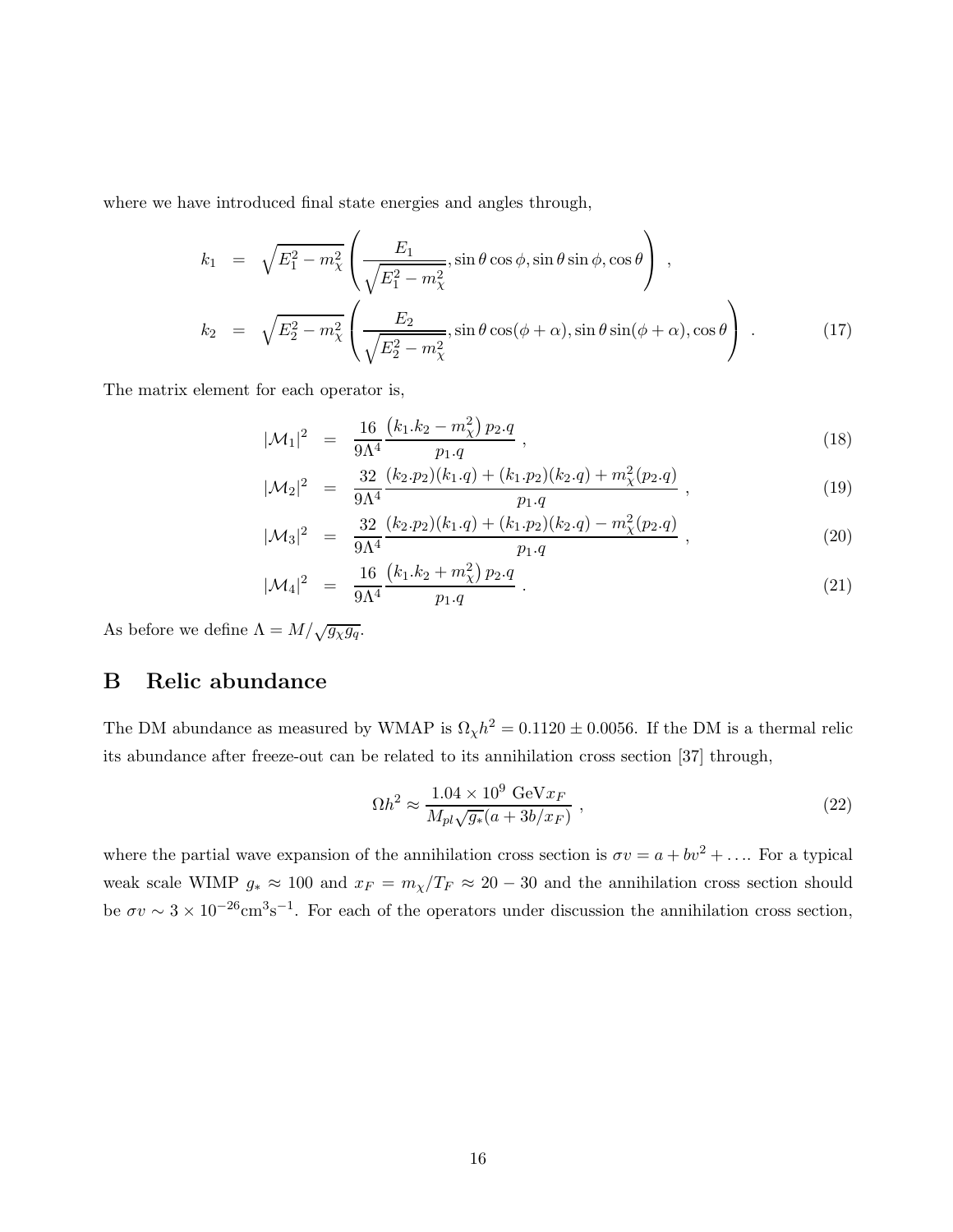

Figure 8: Abundance of DM if it were a thermal relic, the shaded region has abundance greater than the WMAP bound,  $\Omega_{\chi} h^2 = 0.1120$ . Reading from top left to bottom right the plots are for  $\mathcal{O}_1, \mathcal{O}_2, \mathcal{O}_3, \mathcal{O}_4$ , and in each case we have considered only the coupling to one flavor of light quarks.

expanded in relative velocity,  $v$ , is

$$
\sigma_1 v = \frac{3}{8\pi\Lambda^4} \sqrt{1 - \frac{m_q^2}{m_\chi^2}} (m_\chi^2 - m_q^2) v^2 , \qquad (23)
$$

$$
\sigma_2 v = \frac{1}{16\pi\Lambda^4} \sqrt{1 - \frac{m_q^2}{m_\chi^2}} \left( 24(2m_\chi^2 + m_q^2) + \frac{8m_\chi^4 - 4m_\chi^2 m_q^2 + 5m_q^4}{m_\chi^2 - m_q^2} v^2 \right) , \qquad (24)
$$

$$
\sigma_3 v = \frac{1}{16\pi\Lambda^4} \sqrt{1 - \frac{m_q^2}{m_\chi^2}} \left( 24m_q^2 + \frac{8m_\chi^4 - 22m_\chi^2 m_q^2 + 17m_q^4}{(m_\chi^2 - m_q^2)} v^2 \right) , \qquad (25)
$$

$$
\sigma_4 v = \frac{3}{16\pi\Lambda^4} \sqrt{1 - \frac{m_q^2}{m_\chi^2} m_\chi^2} \left( 8 + \frac{2m_\chi^2 - m_q^2}{m_\chi^2 - m_q^2} v^2 \right) . \tag{26}
$$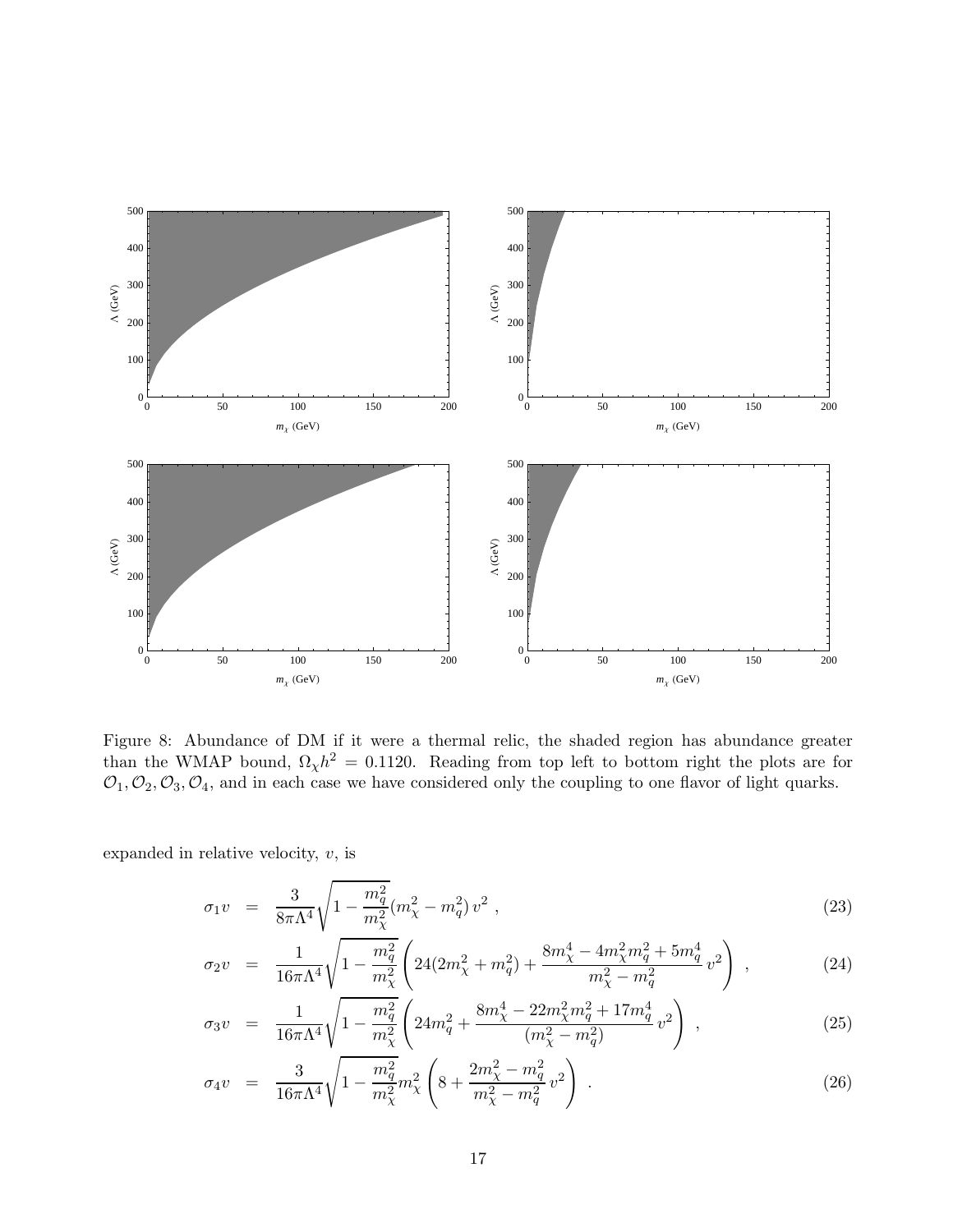We show the resulting relic abundance if the DM were a thermal relic in Fig. 8. It should be noted that the DM need not be a thermal relic, this is a model dependent assumption, and our model independent approach is sensitive to all regions. In particular, regions where the thermal relic abundance is below the WMAP bound are still viable regions to be probed by direct detection and collider searches. Furthermore, in the region where the abundance is above that of WMAP there may be additional annihilation modes, not useful for searches at the Tevatron, that would lower the abundance.

# References

- [1] A. Birkedal, K. Matchev, and M. Perelstein, *Dark Matter at Colliders: a Model-Independent Approach*, *Phys. Rev.* D70 (2004) 077701, [hep-ph/0403004].
- [2] http://www-cdf.fnal.gov/physics/exotic/r2a/20070322.monojet/public/ykk.html.
- [3] The CDMS-II Collaboration, Z. Ahmed *et. al.*, *Results from the Final Exposure of the Cdms II Experiment*, arXiv:0912.3592.
- [4] XENON Collaboration, J. Angle *et. al.*, *First Results from the Xenon10 Dark Matter Experiment at the Gran Sasso National Laboratory*, *Phys. Rev. Lett.* 100 (2008) 021303, [arXiv:0706.0039].
- [5] XENON100 Collaboration, E. Aprile *et. al.*, *First Dark Matter Results from the Xenon100 Experiment*, arXiv:1005.0380.
- [6] DAMA Collaboration, R. Bernabei *et. al.*, *First Results from Dama/Libra and the Combined Results with Dama/Nai*, *Eur. Phys. J.* C56 (2008) 333–355, [arXiv:0804.2741].
- [7] CoGeNT Collaboration, C. E. Aalseth *et. al.*, *Results from a Search for Light-Mass Dark Matter with a P- Type Point Contact Germanium Detector*, arXiv:1002.4703.
- [8] X. t. Song, *Anticharm and charm in the nucleon*, *Phys. Rev.* D65 (2002) 114022, [hep-ph/0111129].
- [9] A. Pukhov, *Calchep 2.3: MSSM, structure functions, event generation, 1, and generation of matrix elements for other packages*, hep-ph/0412191.
- [10] F. Petriello and K. M. Zurek, *Dama and WIMP Dark Matter*, *JHEP* 09 (2008) 047, [arXiv:0806.3989].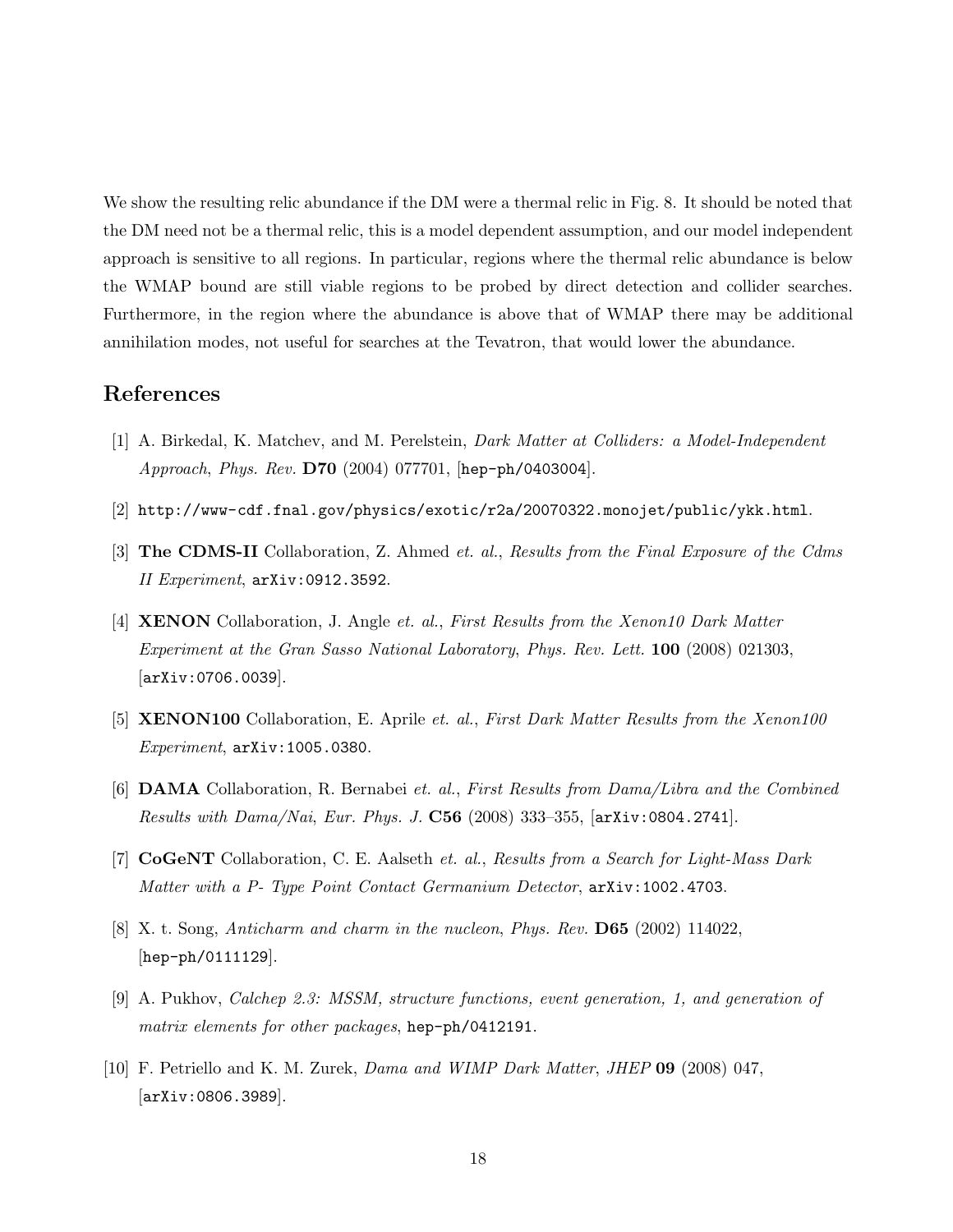- [11] A. Bottino, F. Donato, N. Fornengo and S. Scopel, *Relic neutralinos and the two dark matter candidate events of the CDMS II experiment*, *Phys. Rev.* D81 (2010) 107302, [arXiv:0912.4025].
- [12] E. Kuflik, A. Pierce, and K. M. Zurek, *Light Wimps: the Largest Detection Scattering Cross Sections in the MSSM*, arXiv:1003.0682.
- [13] D. Feldman, Z. Liu and P. Nath, *Low Mass Neutralino Dark Matter in the MSSM with Constraints from*  $B_s \to \mu^+ \mu^-$  *and Higgs Search Limits*,  $\arXiv:1003.0437$ .
- [14] P. W. Graham, R. Harnik, S. Rajendran, and P. Saraswat, *Exothermic Dark Matter*, arXiv:1004.0937.
- [15] R. Essig, J. Kaplan, P. Schuster, and N. Toro, *On the Origin of Light Dark Matter Species*, arXiv:1004.0691.
- [16] D. Tucker-Smith and N. Weiner, *Inelastic Dark Matter*, *Phys. Rev.* D64 (2001) 043502, [hep-ph/0101138].
- [17] B. Feldstein, A. L. Fitzpatrick, and E. Katz, *Form Factor Dark Matter*, *JCAP* 1001 (2010) 020, [arXiv:0908.2991].
- [18] S. Chang, A. Pierce, and N. Weiner, *Momentum Dependent Dark Matter Scattering*, *JCAP* 1001 (2010) 006, [arXiv:0908.3192].
- [19] Y. Bai and P. J. Fox, *Resonant Dark Matter*, *JHEP* 11 (2009) 052, [arXiv:0909.2900].
- [20] Cheng, Hai-Yang, *Low-energy Interactions of Scalar and Psuedoscalar Higgs bosons with Baryons*, *Phys.Lett.* B219 (1989) 347.
- [21] G. Belanger, F. Boudjema, A. Pukhov, and A. Semenov, *Dark Matter Direct Detection Rate in a Generic Model with Micromega*S 2 *.1*, *Comput. Phys. Commun.* 180 (2009) 747–767, [arXiv:0803.2360].
- [22] V. Barger, W.-Y. Keung, and G. Shaughnessy, *Spin Dependence of Dark Matter Scattering*, *Phys. Rev.* D78 (2008) 056007, [arXiv:0806.1962].
- [23] Particle Data Group Collaboration, C. Amsler *et. al.*, *Review of Particle Physics*, *Phys. Lett.* B667 (2008) 1.